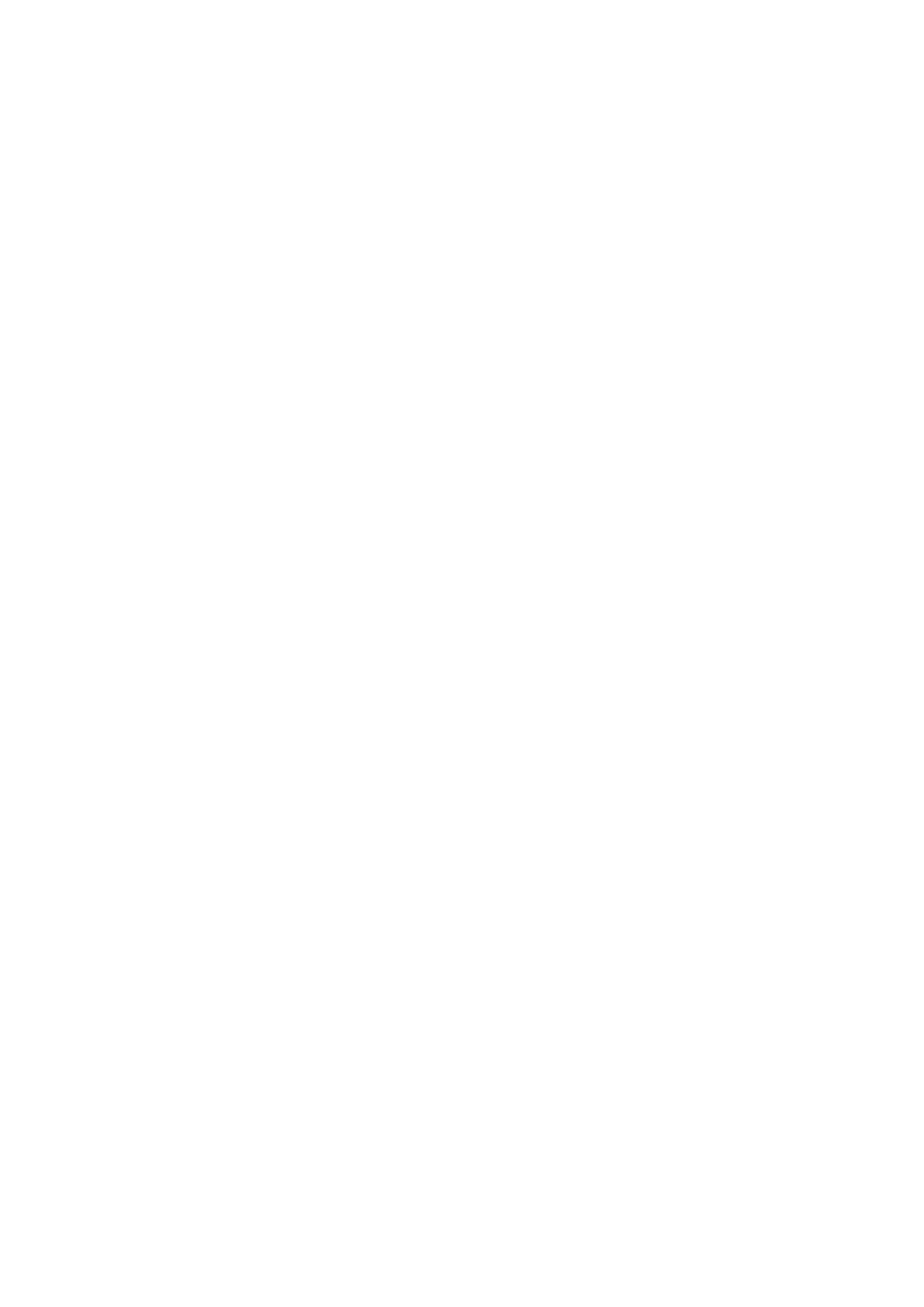| <b>DISTRICT: Ilam</b><br>$[3]$ |                  | V.D.C./MUNICIPALITY: Amchok<br>[1] |             |               |
|--------------------------------|------------------|------------------------------------|-------------|---------------|
| <b>WARD</b>                    | <b>HOUSEHOLD</b> | <b>POPULATION</b>                  |             |               |
|                                |                  | <b>TOTAL</b>                       | <b>MALE</b> | <b>FEMALE</b> |
|                                | 101              | 512                                | 237         | 275           |
| 2                              | 77               | 417                                | 188         | 229           |
| 3                              | 78               | 369                                | 177         | 192           |
| Δ                              | 135              | 621                                | 286         | 335           |
| 5                              | 142              | 681                                | 324         | 357           |
| 6                              | 94               | 477                                | 216         | 261           |
|                                | 100              | 477                                | 213         | 264           |
| 8                              | 129              | 521                                | 253         | 268           |
| 9                              | 135              | 655                                | 290         | 365           |
| <b>TOTAL</b>                   | 991              | 4,730                              | 2,184       | 2,546         |

| <b>DISTRICT: Ilam</b><br>[3] |                  | V.D.C./MUNICIPALITY: Bajho<br>[2] |                                                  |               |
|------------------------------|------------------|-----------------------------------|--------------------------------------------------|---------------|
| <b>WARD</b>                  |                  |                                   | <b>POPULATION</b><br><b>TOTAL</b><br><b>MALE</b> |               |
|                              | <b>HOUSEHOLD</b> |                                   |                                                  | <b>FEMALE</b> |
|                              | 93               | 442                               | 217                                              | 225           |
| 2                            | 373              | 1,954                             | 1.009                                            | 945           |
| 3                            | 68               | 322                               | 149                                              | 173           |
|                              | 65               | 330                               | 156                                              | 174           |
| 5                            | 144              | 558                               | 265                                              | 293           |
| 6                            | 131              | 660                               | 318                                              | 342           |
|                              | 113              | 672                               | 325                                              | 347           |
| 8                            | 377              | 1,788                             | 864                                              | 924           |
| 9                            | 613              | 3,286                             | 1,629                                            | 1,657         |
| <b>TOTAL</b>                 | 1,977            | 10,012                            | 4,932                                            | 5,080         |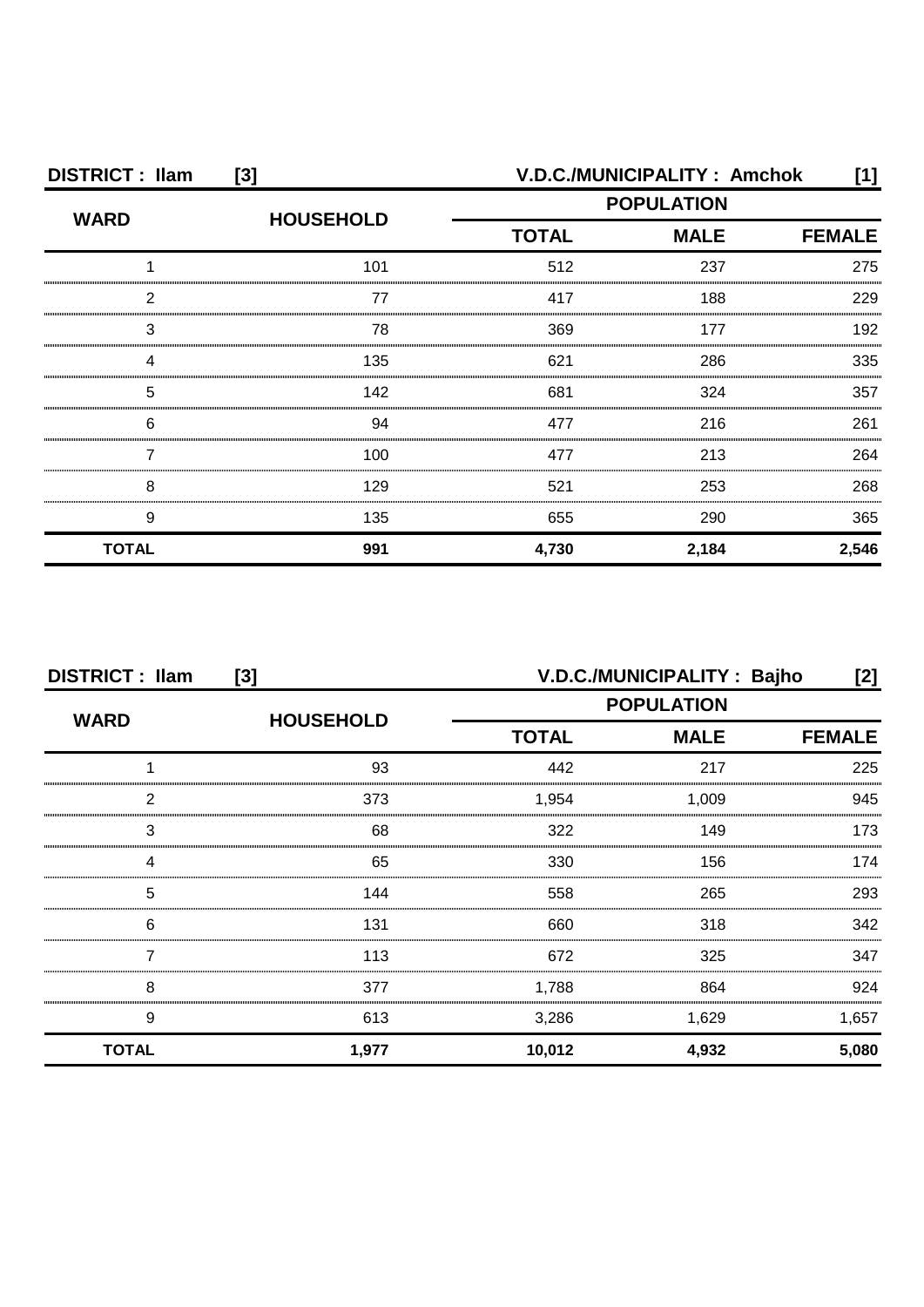| <b>DISTRICT: Ilam</b> | [3]              |                             | <b>V.D.C./MUNICIPALITY: Barbote</b> |               |
|-----------------------|------------------|-----------------------------|-------------------------------------|---------------|
| <b>WARD</b>           | <b>HOUSEHOLD</b> | <b>POPULATION</b>           |                                     |               |
|                       |                  | <b>TOTAL</b><br><b>MALE</b> |                                     | <b>FEMALE</b> |
|                       | 178              | 873                         | 434                                 | 439           |
| 2                     | 198              | 862                         | 451                                 | 411           |
| З                     | 269              | 1,089                       | 533                                 | 556           |
|                       | 140              | 676                         | 357                                 | 319           |
| 5                     | 135              | 647                         | 332                                 | 315           |
| 6                     | 135              | 566                         | 276                                 | 290           |
|                       | 94               | 460                         | 226                                 | 234           |
| 8                     | 121              | 551                         | 273                                 | 278           |
| 9                     | 144              | 700                         | 345                                 | 355           |
| <b>TOTAL</b>          | 1,414            | 6,424                       | 3,227                               | 3,197         |

| <b>DISTRICT: Ilam</b><br>$[3]$ |                  | V.D.C./MUNICIPALITY: Chamaita<br>[4] |             |               |
|--------------------------------|------------------|--------------------------------------|-------------|---------------|
| <b>WARD</b>                    |                  | <b>POPULATION</b>                    |             |               |
|                                | <b>HOUSEHOLD</b> | <b>TOTAL</b>                         | <b>MALE</b> | <b>FEMALE</b> |
|                                | 84               | 398                                  | 192         | 206           |
| 2                              | 173              | 857                                  | 440         | 417           |
| 3                              | 111              | 520                                  | 242         | 278           |
|                                | 60               | 314                                  | 153         | 161           |
| 5                              | 122              | 611                                  | 278         | 333           |
| 6                              | 270              | 1,287                                | 641         | 646           |
|                                | 115              | 466                                  | 209         | 257           |
| 8                              | 105              | 541                                  | 245         | 296           |
| 9                              | 190              | 897                                  | 430         | 467           |
| <b>TOTAL</b>                   | 1,230            | 5,891                                | 2,830       | 3,061         |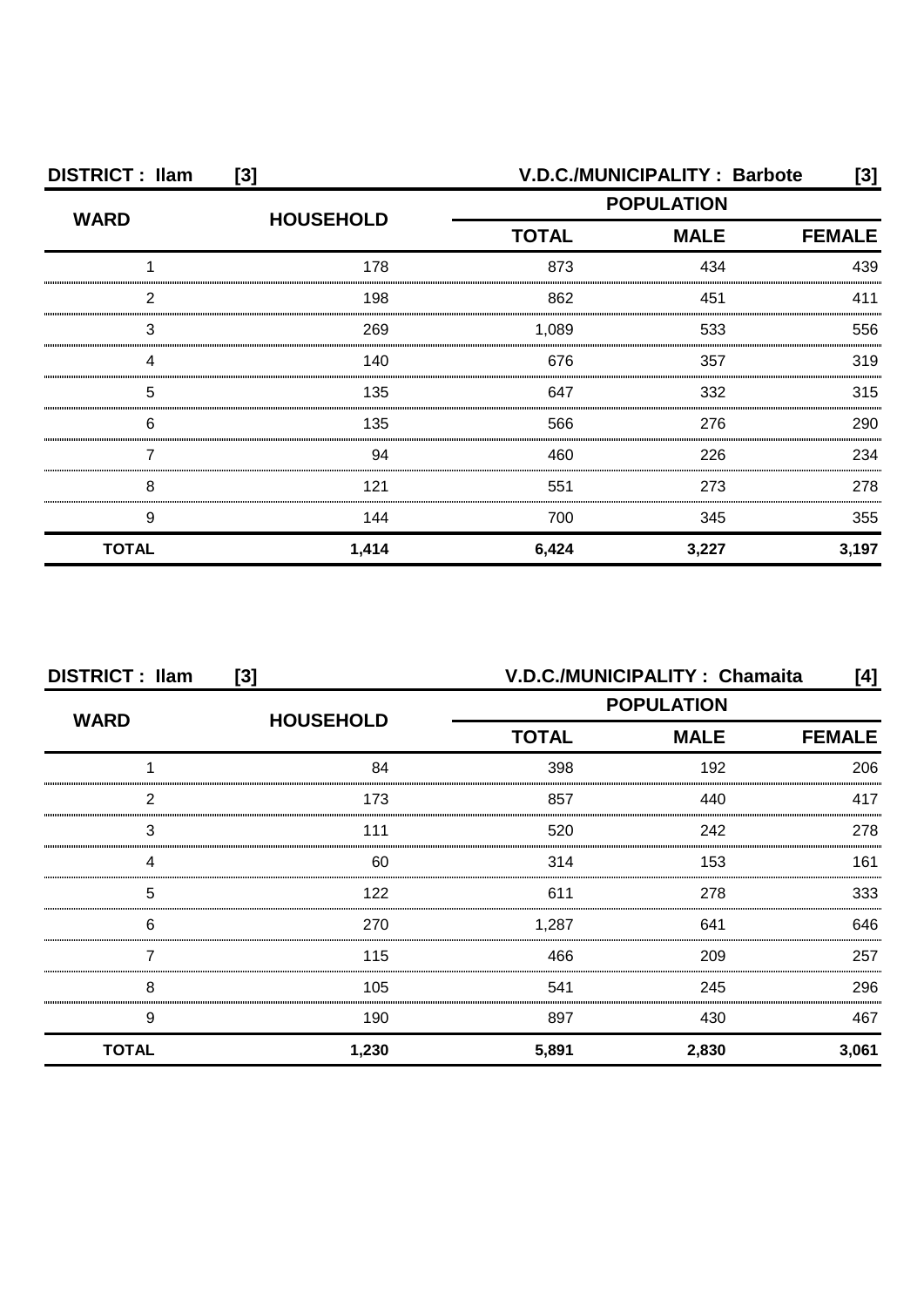| <b>DISTRICT: Ilam</b> | [3]              | V.D.C./MUNICIPALITY: Chisapani<br>[5] |             |               |  |
|-----------------------|------------------|---------------------------------------|-------------|---------------|--|
| <b>WARD</b>           | <b>HOUSEHOLD</b> | <b>POPULATION</b>                     |             |               |  |
|                       |                  | <b>TOTAL</b>                          | <b>MALE</b> | <b>FEMALE</b> |  |
|                       | 136              | 600                                   | 296         | 304           |  |
| 2                     | 186              | 744                                   | 353         | 391           |  |
| 3                     | 55               | 277                                   | 144         | 133           |  |
|                       | 80               | 351                                   | 176         | 175           |  |
| 5                     | 354              | 1,703                                 | 806         | 897           |  |
| 6                     | 61               | 291                                   | 135         | 156           |  |
|                       | 121              | 511                                   | 245         | 266           |  |
| 8                     | 52               | 230                                   | 114         | 116           |  |
| 9                     | 159              | 720                                   | 356         | 364           |  |
| <b>TOTAL</b>          | 1,204            | 5,427                                 | 2,625       | 2,802         |  |

| <b>DISTRICT: Ilam</b><br>[3] |                  | V.D.C./MUNICIPALITY: Chulachuli<br>[6]           |               |       |
|------------------------------|------------------|--------------------------------------------------|---------------|-------|
| <b>WARD</b>                  | <b>HOUSEHOLD</b> | <b>POPULATION</b><br><b>TOTAL</b><br><b>MALE</b> |               |       |
|                              |                  |                                                  | <b>FEMALE</b> |       |
|                              | 655              | 3,043                                            | 1,406         | 1,637 |
| っ                            | 353              | 1,543                                            | 680           | 863   |
| 3                            | 495              | 2,197                                            | 1.002         | 1,195 |
|                              | 271              | 1,162                                            | 510           | 652   |
| 5                            | 494              | 2,128                                            | 1.017         | 1.111 |
| 6                            | 348              | 1,610                                            | 752           | 858   |
|                              | 604              | 2,675                                            | 1,266         | 1,409 |
| 8                            | 451              | 1,917                                            | 917           | 1,000 |
| 9                            | 234              | 1,049                                            | 474           | 575   |
| <b>TOTAL</b>                 | 3,905            | 17,324                                           | 8,024         | 9,300 |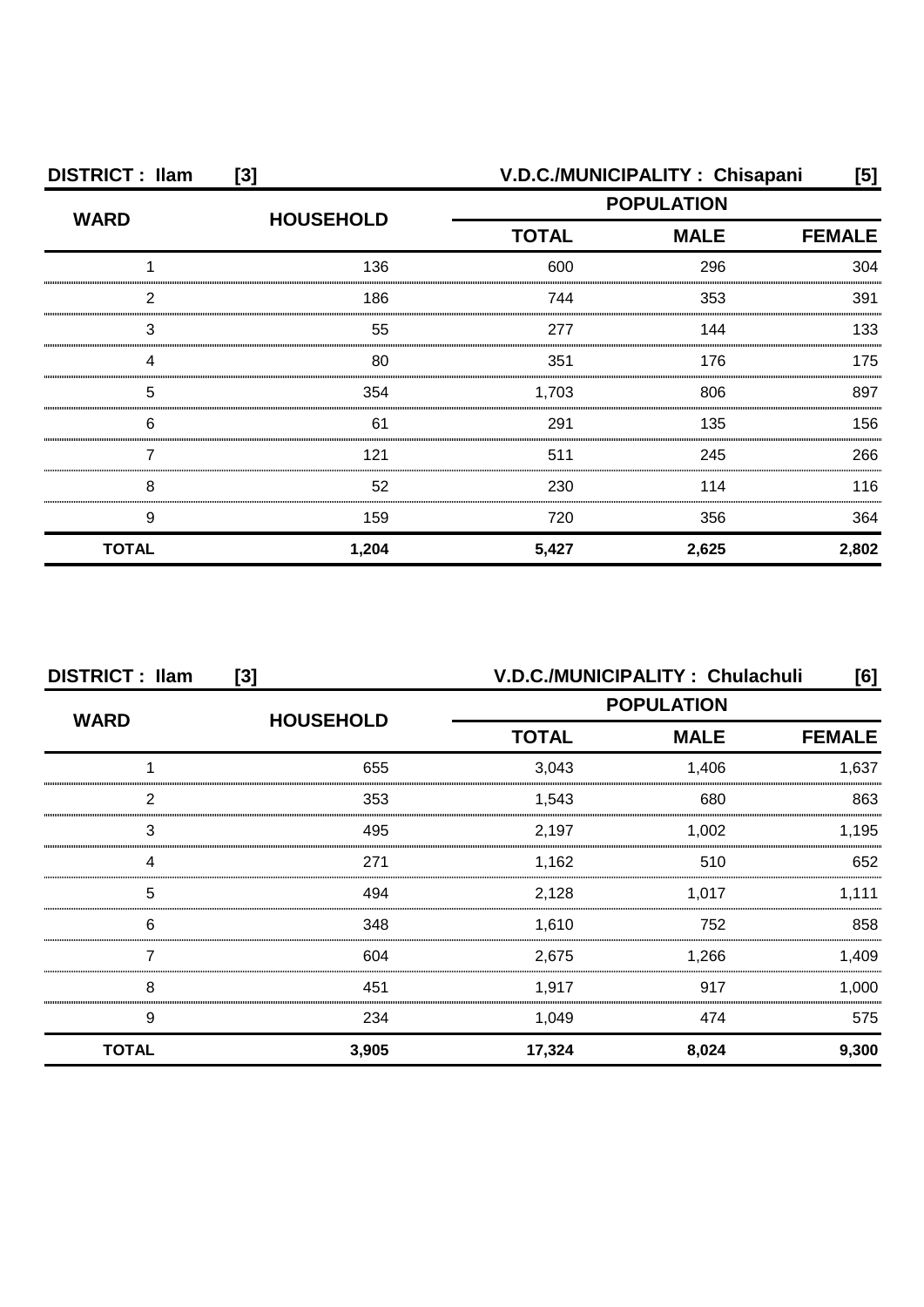| <b>DISTRICT: Ilam</b> | $[3]$            | V.D.C./MUNICIPALITY: Danabari<br>[7] |             |               |
|-----------------------|------------------|--------------------------------------|-------------|---------------|
| <b>WARD</b>           | <b>HOUSEHOLD</b> | <b>POPULATION</b>                    |             |               |
|                       |                  | <b>TOTAL</b>                         | <b>MALE</b> | <b>FEMALE</b> |
|                       | 672              | 3,125                                | 1,503       | 1,622         |
| っ                     | 174              | 767                                  | 379         | 388           |
| 3                     | 620              | 2,557                                | 1,212       | 1,345         |
|                       | 365              | 1,717                                | 827         | 890           |
| 5                     | 150              | 681                                  | 328         | 353           |
| 6                     | 225              | 1,061                                | 503         | 558           |
|                       | 165              | 768                                  | 369         | 399           |
| 8                     | 255              | 1,114                                | 521         | 593           |
| 9                     | 511              | 2,512                                | 1,232       | 1,280         |
| <b>TOTAL</b>          | 3,137            | 14,302                               | 6,874       | 7,428         |

| <b>DISTRICT: Ilam</b><br>[3] |                  | V.D.C./MUNICIPALITY: Dhuseni<br>[8]              |               |       |
|------------------------------|------------------|--------------------------------------------------|---------------|-------|
| <b>WARD</b>                  | <b>HOUSEHOLD</b> | <b>POPULATION</b><br><b>MALE</b><br><b>TOTAL</b> |               |       |
|                              |                  |                                                  | <b>FEMALE</b> |       |
|                              | 86               | 398                                              | 189           | 209   |
| 2                            | 127              | 566                                              | 262           | 304   |
| 3                            | 41               | 201                                              | 97            | 104   |
|                              | 98               | 471                                              | 236           | 235   |
| 5                            | 116              | 591                                              | 279           | 312   |
| 6                            | 93               | 425                                              | 201           | 224   |
|                              | 124              | 583                                              | 272           | 311   |
| 8                            | 121              | 525                                              | 239           | 286   |
| 9                            | 102              | 512                                              | 252           | 260   |
| <b>TOTAL</b>                 | 908              | 4,272                                            | 2,027         | 2,245 |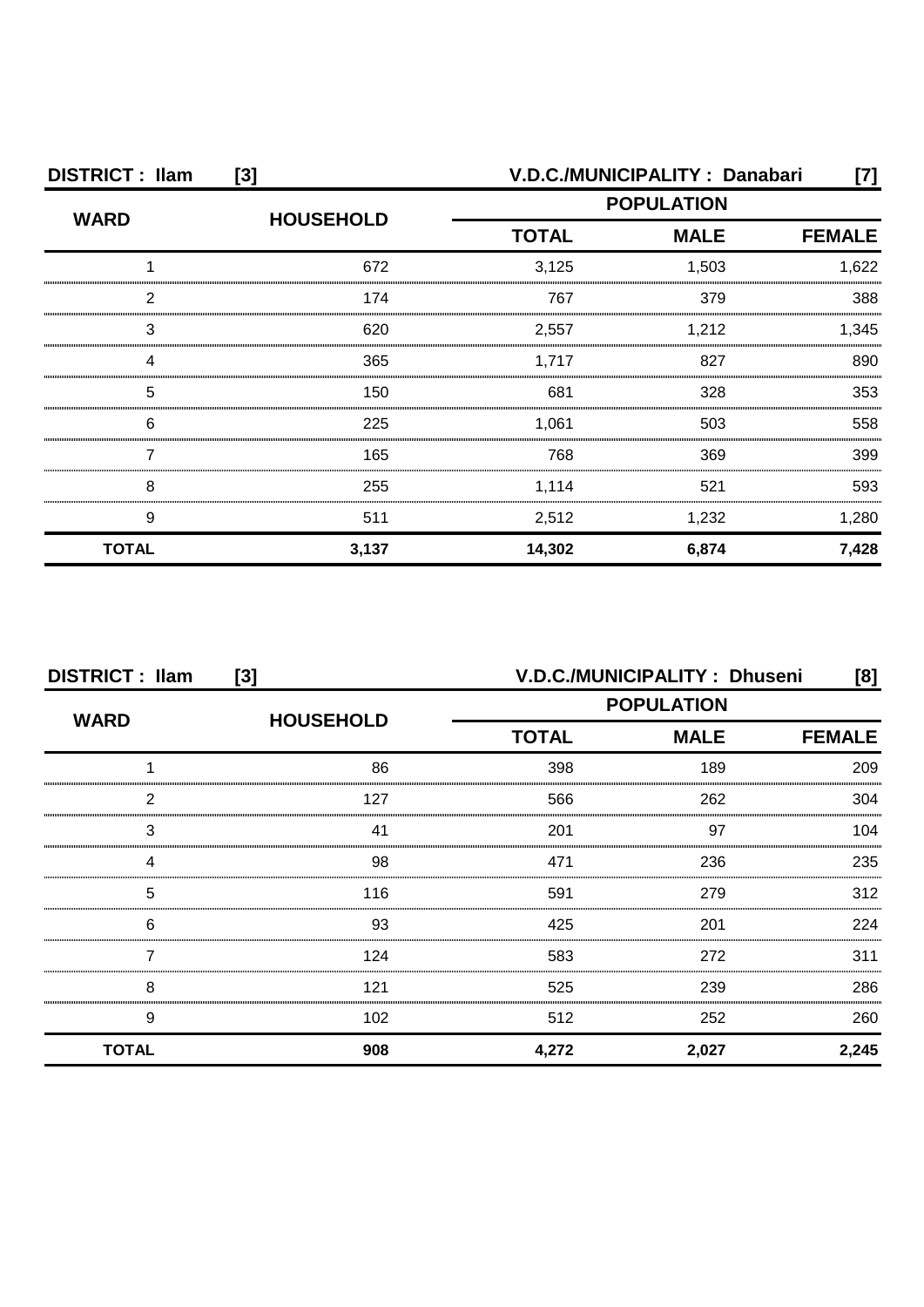| <b>DISTRICT: Ilam</b><br>$[3]$ |                  | V.D.C./MUNICIPALITY : Ebhang<br>[9]              |               |       |
|--------------------------------|------------------|--------------------------------------------------|---------------|-------|
| <b>WARD</b>                    | <b>HOUSEHOLD</b> | <b>POPULATION</b><br><b>TOTAL</b><br><b>MALE</b> |               |       |
|                                |                  |                                                  | <b>FEMALE</b> |       |
|                                | 179              | 857                                              | 419           | 438   |
| 2                              | 84               | 413                                              | 197           | 216   |
| 3                              | 89               | 387                                              | 184           | 203   |
| Δ                              | 136              | 628                                              | 312           | 316   |
| 5                              | 148              | 745                                              | 307           | 438   |
| 6                              | 121              | 568                                              | 250           | 318   |
|                                | 119              | 565                                              | 290           | 275   |
| 8                              | 94               | 520                                              | 251           | 269   |
| 9                              | 91               | 415                                              | 212           | 203   |
| <b>TOTAL</b>                   | 1,061            | 5,098                                            | 2,422         | 2,676 |

| <b>DISTRICT: Ilam</b><br>[3] |                  | V.D.C./MUNICIPALITY: Ektappa<br>[10] |             |               |
|------------------------------|------------------|--------------------------------------|-------------|---------------|
| <b>WARD</b>                  | <b>HOUSEHOLD</b> | <b>POPULATION</b>                    |             |               |
|                              |                  | <b>TOTAL</b>                         | <b>MALE</b> | <b>FEMALE</b> |
|                              | 148              | 749                                  | 364         | 385           |
| 2                            | 36               | 189                                  | 94          | 95            |
| 3                            | 84               | 408                                  | 184         | 224           |
|                              | 76               | 344                                  | 160         | 184           |
| 5                            | 114              | 535                                  | 268         | 267           |
| 6                            | 140              | 601                                  | 278         | 323           |
|                              | 112              | 530                                  | 250         | 280           |
| 8                            | 130              | 579                                  | 266         | 313           |
| 9                            | 196              | 916                                  | 414         | 502           |
| <b>TOTAL</b>                 | 1,036            | 4,851                                | 2,278       | 2,573         |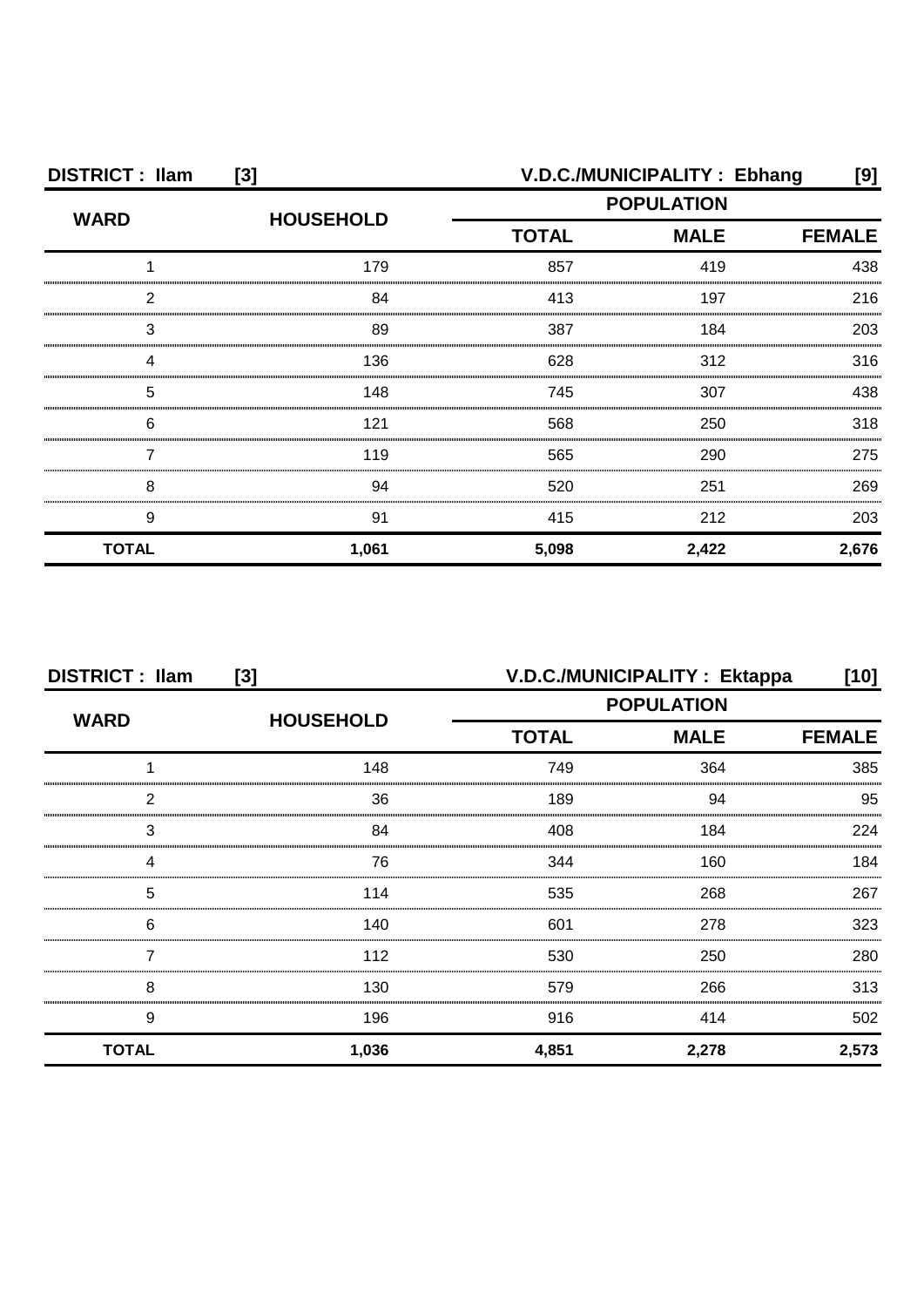| <b>DISTRICT: Ilam</b><br>$[3]$ |                  |              | <b>V.D.C./MUNICIPALITY: Erautar</b><br>[11] |               |  |
|--------------------------------|------------------|--------------|---------------------------------------------|---------------|--|
| <b>WARD</b>                    |                  |              | <b>POPULATION</b>                           |               |  |
|                                | <b>HOUSEHOLD</b> | <b>TOTAL</b> | <b>MALE</b>                                 | <b>FEMALE</b> |  |
|                                | 75               | 332          | 151                                         | 181           |  |
| 2                              | 101              | 484          | 249                                         | 235           |  |
| З                              | 90               | 444          | 209                                         | 235           |  |
|                                | 105              | 445          | 198                                         | 247           |  |
| 5                              | 98               | 456          | 227                                         | 229           |  |
| 6                              | 49               | 234          | 115                                         | 119           |  |
|                                | 163              | 729          | 359                                         | 370           |  |
| 8                              | 166              | 747          | 372                                         | 375           |  |
| 9                              | 109              | 463          | 238                                         | 225           |  |
| <b>TOTAL</b>                   | 956              | 4,334        | 2,118                                       | 2,216         |  |

| <b>DISTRICT: Ilam</b> | [3]              | V.D.C./MUNICIPALITY: Gajurmukhi |               | [12]  |
|-----------------------|------------------|---------------------------------|---------------|-------|
| <b>WARD</b>           |                  | <b>POPULATION</b>               |               |       |
|                       | <b>HOUSEHOLD</b> | <b>MALE</b><br><b>TOTAL</b>     | <b>FEMALE</b> |       |
|                       | 68               | 323                             | 157           | 166   |
| っ                     | 72               | 377                             | 187           | 190   |
| 3                     | 45               | 207                             | 103           | 104   |
|                       | 43               | 193                             | 105           | 88    |
| 5                     | 64               | 315                             | 149           | 166   |
| 6                     | 54               | 288                             | 138           | 150.  |
|                       | 64               | 272                             | 135           | 137   |
| 8                     | 93               | 446                             | 219           | 227   |
| 9                     | 188              | 972                             | 502           | 470   |
| <b>TOTAL</b>          | 691              | 3,393                           | 1,695         | 1,698 |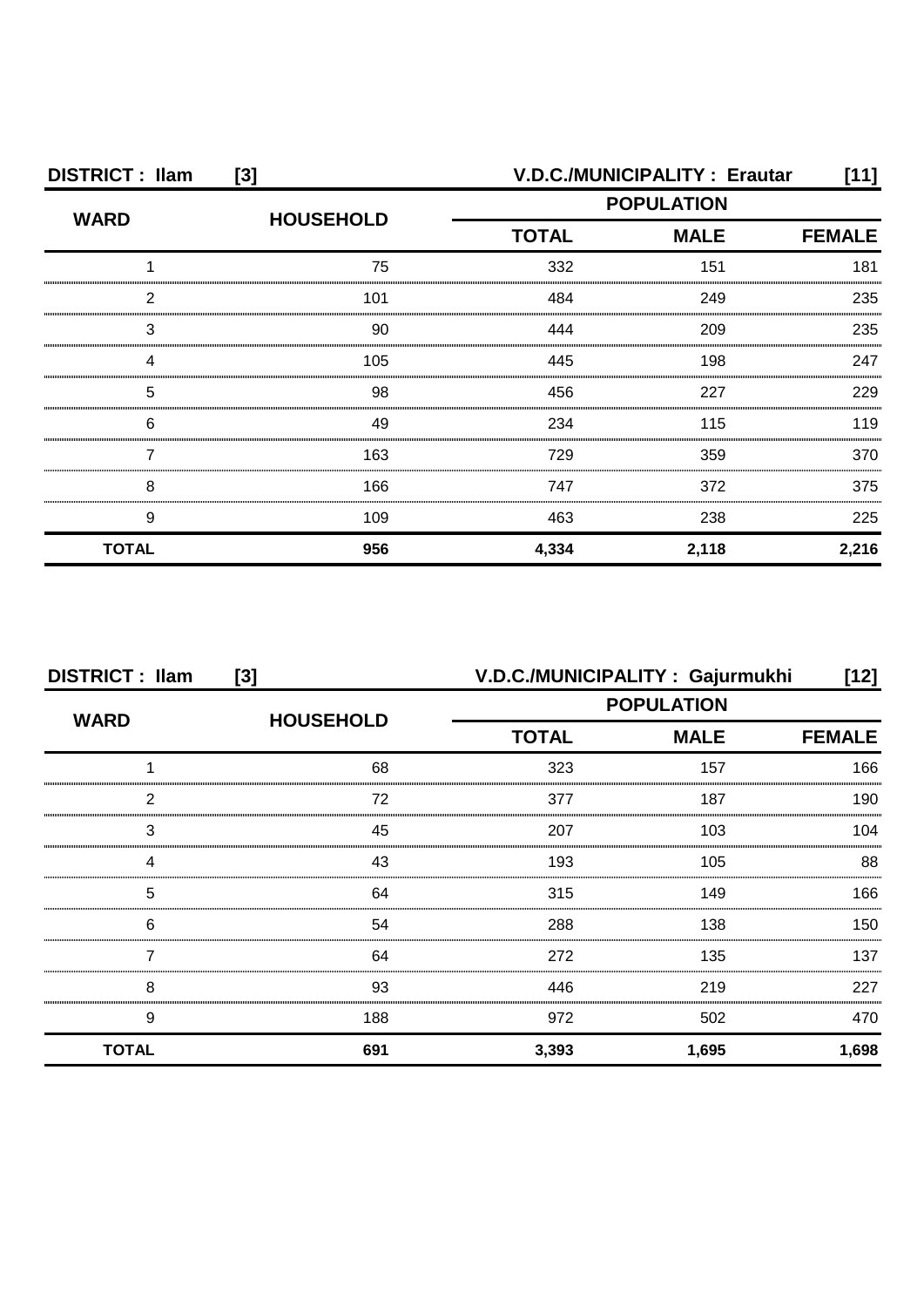| <b>DISTRICT: Ilam</b><br>$[3]$ |                  |              | V.D.C./MUNICIPALITY : Godak | [13]          |
|--------------------------------|------------------|--------------|-----------------------------|---------------|
| <b>WARD</b>                    | <b>HOUSEHOLD</b> |              | <b>POPULATION</b>           |               |
|                                |                  | <b>TOTAL</b> | <b>MALE</b>                 | <b>FEMALE</b> |
|                                | 167              | 681          | 353                         | 328           |
| 2                              | 130              | 542          | 264                         | 278           |
| З                              | 133              | 576          | 277                         | 299           |
|                                | 250              | 1,088        | 514                         | 574           |
| 5                              | 102              | 497          | 238                         | 259           |
| 6                              | 146              | 637          | 313                         | 324           |
|                                | 57               | 295          | 153                         | 142           |
| 8                              | 70               | 307          | 150                         | 157           |
| 9                              | 82               | 355          | 189                         | 166           |
| <b>TOTAL</b>                   | 1,137            | 4,978        | 2,451                       | 2,527         |

| <b>DISTRICT: Ilam</b><br>[3] |                  |                                                  | V.D.C./MUNICIPALITY: Gorkhe | ้14]          |
|------------------------------|------------------|--------------------------------------------------|-----------------------------|---------------|
| <b>WARD</b>                  | <b>HOUSEHOLD</b> | <b>POPULATION</b><br><b>TOTAL</b><br><b>MALE</b> |                             |               |
|                              |                  |                                                  |                             | <b>FEMALE</b> |
|                              | 162              | 616                                              | 302                         | 314           |
| 2                            | 150              | 678                                              | 337                         | 341           |
| 3                            | 101              | 432                                              | 211                         | 221           |
|                              | 186              | 843                                              | 426                         | 417           |
| 5                            | 100              | 485                                              | 240                         | 245           |
| 6                            | 104              | 448                                              | 216                         | 232           |
|                              | 113              | 506                                              | 259                         | 247           |
| 8                            | 67               | 289                                              | 145                         | 144           |
| 9                            | 139              | 544                                              | 255                         | 289           |
| <b>TOTAL</b>                 | 1,122            | 4,841                                            | 2,391                       | 2,450         |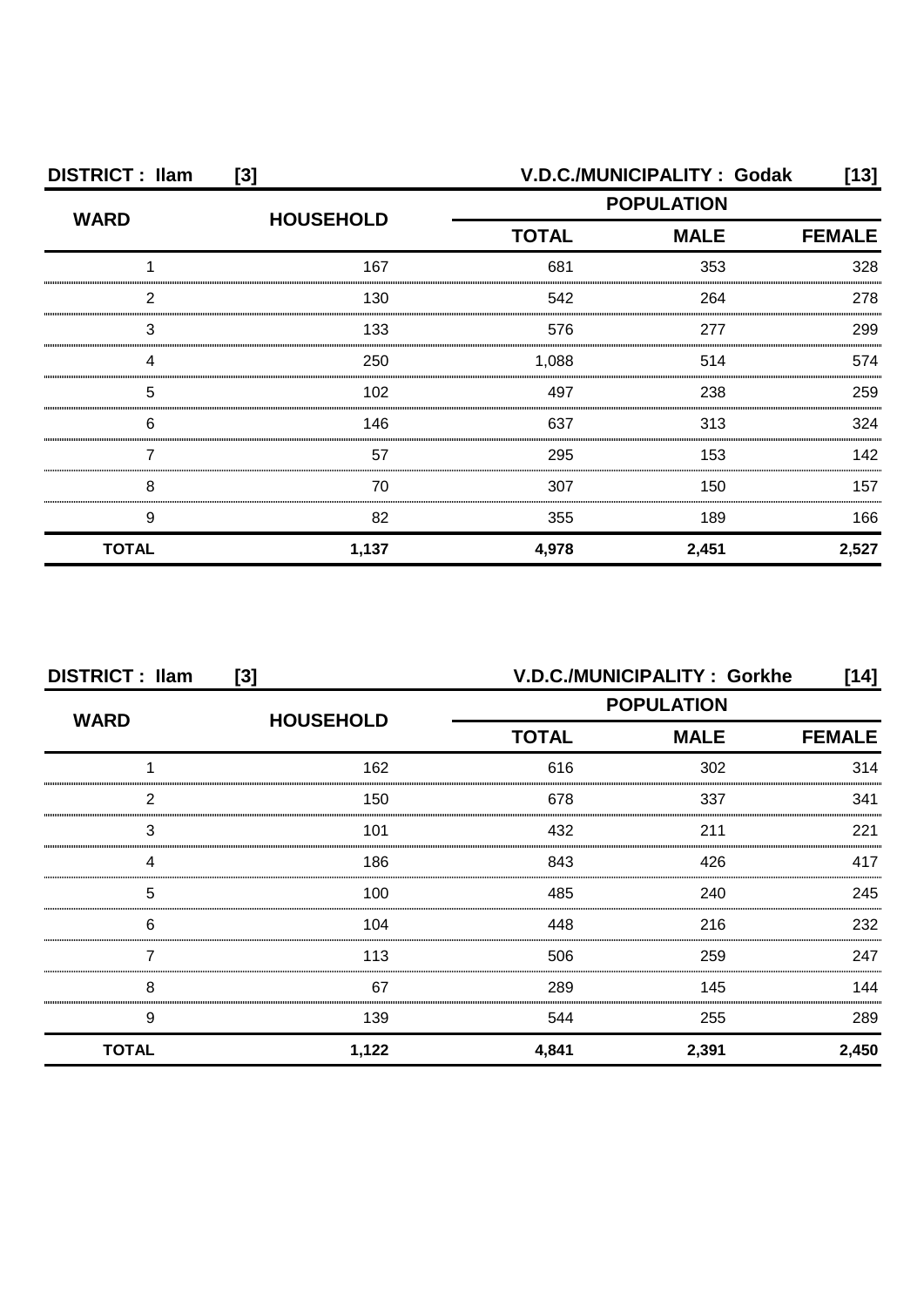| <b>DISTRICT: Ilam</b> | [3]              |                   | V.D.C./MUNICIPALITY: Ilam Municipality | [15]          |
|-----------------------|------------------|-------------------|----------------------------------------|---------------|
| <b>WARD</b>           | <b>HOUSEHOLD</b> | <b>POPULATION</b> |                                        |               |
|                       |                  | <b>TOTAL</b>      | <b>MALE</b>                            | <b>FEMALE</b> |
|                       | 195              | 797               | 401                                    | 396           |
| 2                     | 1,240            | 4,335             | 2,137                                  | 2,198         |
| 3                     | 667              | 2,398             | 1.132                                  | .266          |
| 4                     | 340              | 1,532             | 702                                    | 830           |
| 5                     | 420              | 1,828             | 888                                    | 940           |
| 6                     | 574              | 2,534             | 1,240                                  | 1.294         |
|                       | 328              | 1,388             | 643                                    | 745           |
| 8                     | 438              | 1,727             | 809                                    | 918           |
| 9                     | 530              | 2,094             | 994                                    | 1,100         |
| <b>TOTAL</b>          | 4,732            | 18,633            | 8,946                                  | 9,687         |

| <b>DISTRICT: Ilam</b><br>$[3]$ |                  |                   | V.D.C./MUNICIPALITY: Jamuna | [16]          |
|--------------------------------|------------------|-------------------|-----------------------------|---------------|
|                                |                  | <b>POPULATION</b> |                             |               |
| <b>WARD</b>                    | <b>HOUSEHOLD</b> | <b>TOTAL</b>      | <b>MALE</b>                 | <b>FEMALE</b> |
|                                | 103              | 430               | 201                         | 229           |
| っ                              | 90               | 371               | 167                         | 204           |
| 3                              | 75               | 316               | 150                         | 166           |
|                                | 149              | 622               | 307                         | 315           |
| 5                              | 83               | 323               | 153                         | 170           |
| 6                              | 39               | 197               | 88                          | 109           |
|                                | 40               | 101               | 48                          | 53            |
| 8                              | 116              | 477               | 240                         | 237           |
| 9                              | 82               | 363               | 169                         | 194           |
| <b>TOTAL</b>                   | 777              | 3,200             | 1,523                       | 1,677         |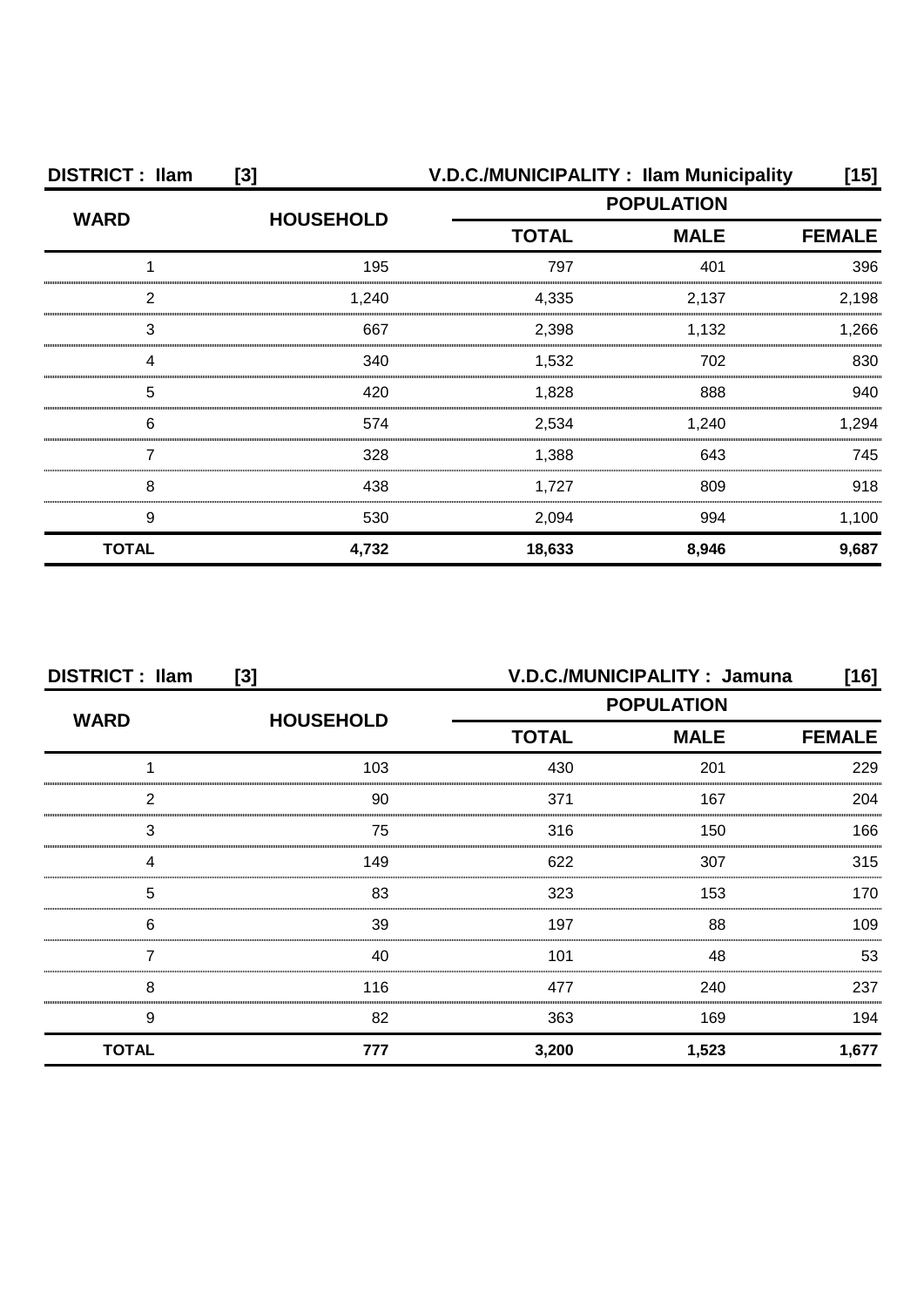| <b>DISTRICT: Ilam</b><br>$[3]$ |                  |              | V.D.C./MUNICIPALITY: Jirmale | [17]          |
|--------------------------------|------------------|--------------|------------------------------|---------------|
| <b>WARD</b>                    | <b>HOUSEHOLD</b> |              | <b>POPULATION</b>            |               |
|                                |                  | <b>TOTAL</b> | <b>MALE</b>                  | <b>FEMALE</b> |
|                                | 91               | 368          | 193                          | 175           |
| 2                              | 113              | 444          | 219                          | 225           |
| З                              | 174              | 752          | 386                          | 366           |
|                                | 118              | 500          | 250                          | 250           |
| 5                              | 81               | 384          | 211                          | 173           |
| 6                              | 114              | 588          | 307                          | 281           |
|                                | 78               | 347          | 172                          | 175           |
| 8                              | 194              | 851          | 405                          | 446           |
| 9                              | 106              | 484          | 233                          | 251           |
| <b>TOTAL</b>                   | 1,069            | 4,718        | 2,376                        | 2,342         |

| <b>DISTRICT: Ilam</b><br>[3] |                  |              | V.D.C./MUNICIPALITY: Jitpur | [18]          |
|------------------------------|------------------|--------------|-----------------------------|---------------|
| <b>WARD</b>                  | <b>HOUSEHOLD</b> |              | <b>POPULATION</b>           |               |
|                              |                  | <b>TOTAL</b> | <b>MALE</b>                 | <b>FEMALE</b> |
|                              | 280              | 1,207        | 552                         | 655           |
| 2                            | 195              | 873          | 427                         | 446           |
| 3                            | 129              | 626          | 322                         | 304           |
|                              | 151              | 653          | 319                         | 334           |
| 5                            | 182              | 856          | 410                         | 446           |
| 6                            | 173              | 844          | 412                         | 432           |
|                              | 57               | 307          | 154                         | 153           |
| 8                            | 175              | 896          | 411                         | 485           |
| 9                            | 98               | 472          | 222                         | 250           |
| <b>TOTAL</b>                 | 1,440            | 6,734        | 3,229                       | 3,505         |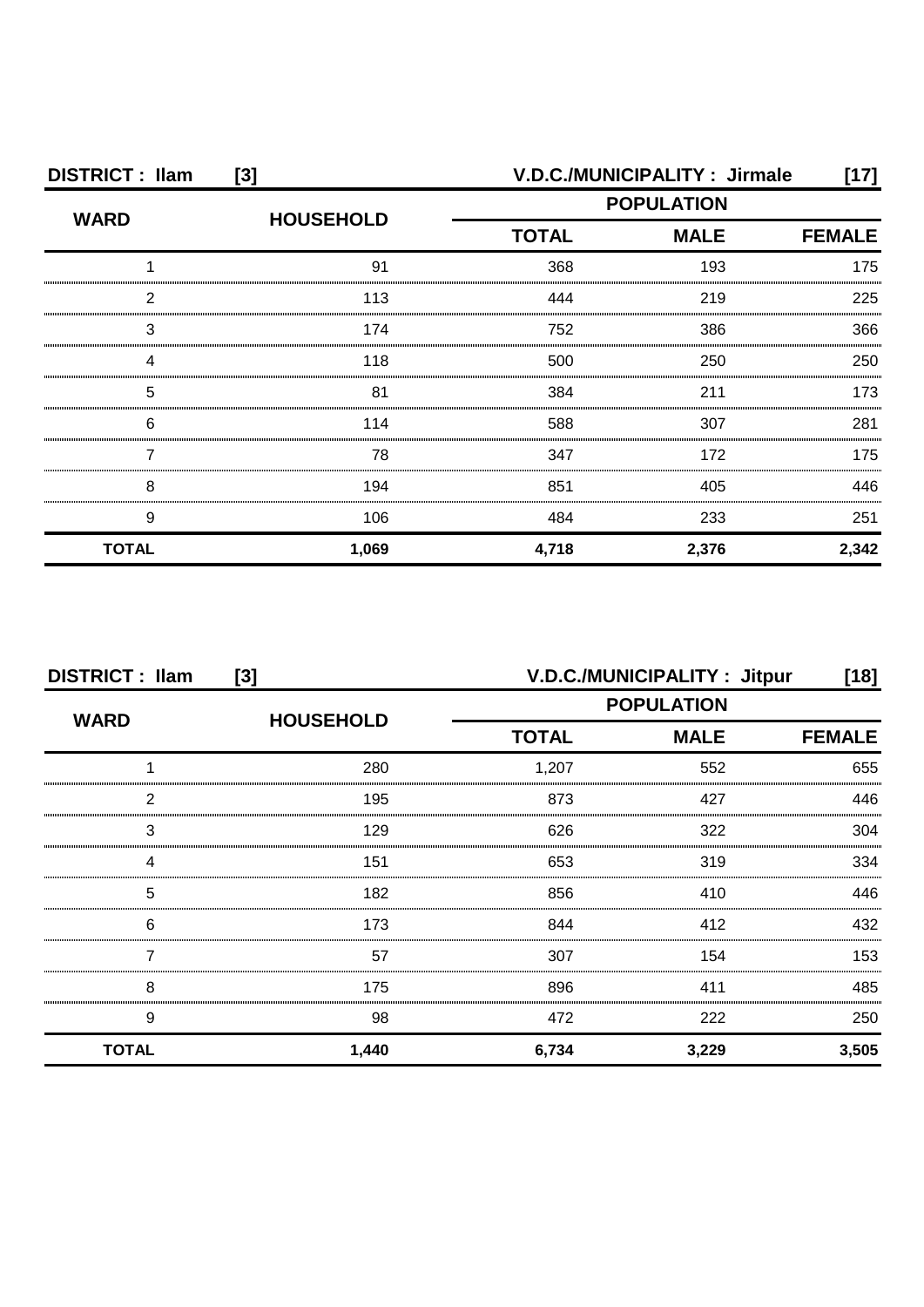| <b>DISTRICT: Ilam</b><br>$[3]$ |                  |                   | V.D.C./MUNICIPALITY: Jogmai | [19]          |
|--------------------------------|------------------|-------------------|-----------------------------|---------------|
| <b>WARD</b>                    | <b>HOUSEHOLD</b> | <b>POPULATION</b> |                             |               |
|                                |                  | <b>TOTAL</b>      | <b>MALE</b>                 | <b>FEMALE</b> |
|                                | 79               | 387               | 191                         | 196           |
| 2                              | 104              | 480               | 247                         | 233           |
| 3                              | 67               | 320               | 164                         | 156           |
| Δ                              | 76               | 353               | 185                         | 168           |
| 5                              | 128              | 576               | 311                         | 265           |
| 6                              | 63               | 290               | 153                         | 137           |
|                                | 103              | 499               | 258                         | 241           |
| 8                              | 56               | 264               | 134                         | 130           |
| 9                              | 50               | 253               | 115                         | 138           |
| <b>TOTAL</b>                   | 726              | 3,422             | 1,758                       | 1,664         |

| <b>DISTRICT: Ilam</b><br>[3] |                  |                   | V.D.C./MUNICIPALITY: Kanyam | [20]          |
|------------------------------|------------------|-------------------|-----------------------------|---------------|
| <b>WARD</b>                  | <b>HOUSEHOLD</b> | <b>POPULATION</b> |                             |               |
|                              |                  | <b>TOTAL</b>      | <b>MALE</b>                 | <b>FEMALE</b> |
|                              | 234              | 1,018             | 481                         | 537           |
| っ                            | 276              | 1,113             | 555                         | 558           |
| 3                            | 134              | 612               | 310                         | 302           |
|                              | 257              | 1,089             | 523                         | 566           |
| 5                            | 228              | 931               | 464                         | 467           |
| 6                            | 47               | 205               | 94                          | 111           |
|                              | 196              | 873               | 447                         | 426           |
| 8                            | 190              | 800               | 400                         | 400           |
| 9                            | 153              | 649               | 322                         | 327           |
| <b>TOTAL</b>                 | 1,715            | 7,290             | 3,596                       | 3,694         |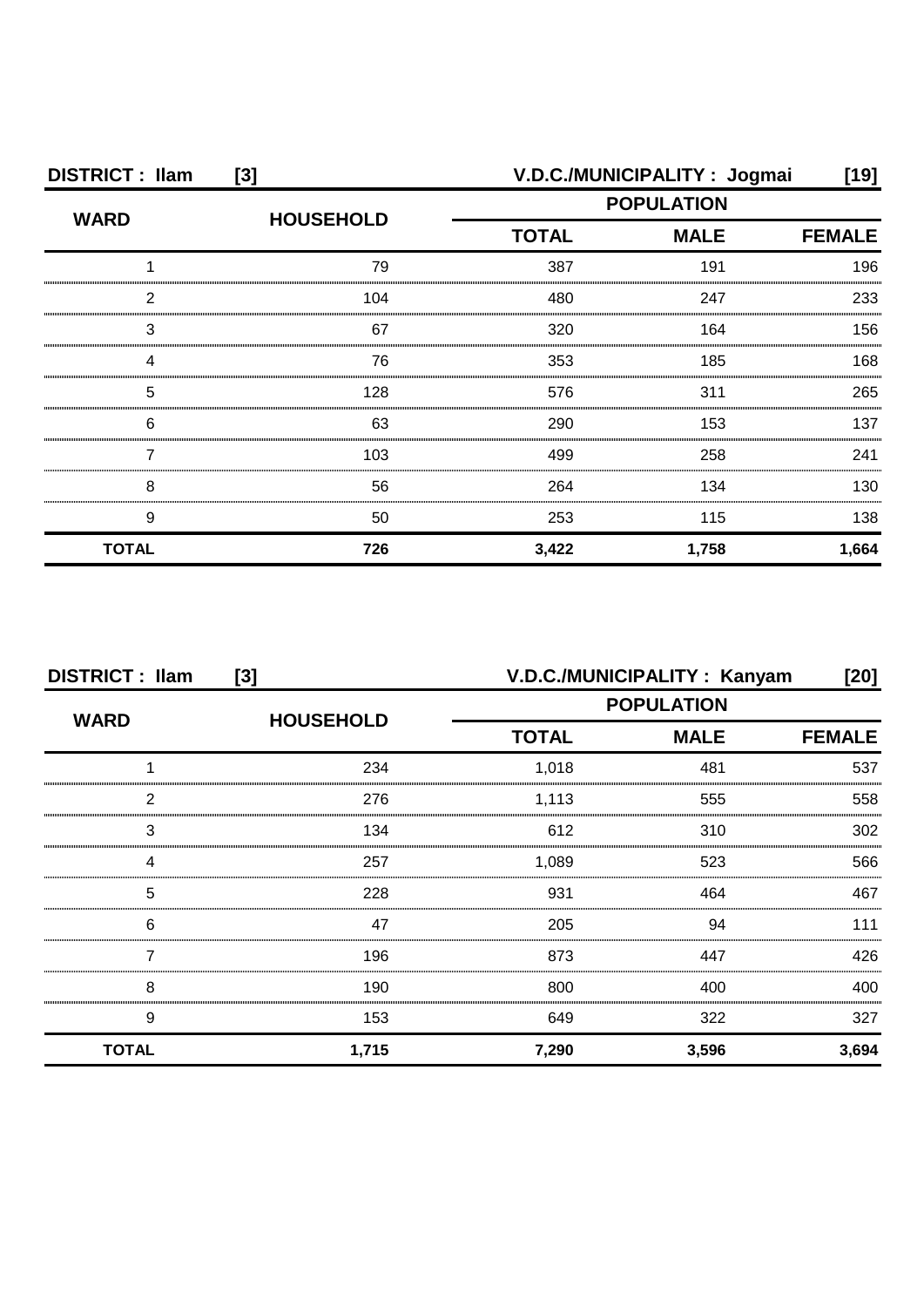| <b>DISTRICT: Ilam</b><br>[3] |                  |              | V.D.C./MUNICIPALITY: Kolbung | $[21]$        |
|------------------------------|------------------|--------------|------------------------------|---------------|
| <b>WARD</b>                  | <b>HOUSEHOLD</b> |              | <b>POPULATION</b>            |               |
|                              |                  | <b>TOTAL</b> | <b>MALE</b>                  | <b>FEMALE</b> |
|                              | 147              | 665          | 351                          | 314           |
| 2                            | 190              | 756          | 377                          | 379           |
| З                            | 132              | 576          | 292                          | 284           |
|                              | 49               | 224          | 115                          | 109           |
| 5                            | 72               | 316          | 148                          | 168           |
| 6                            | 85               | 371          | 188                          | 183           |
|                              | 68               | 287          | 125                          | 162           |
| 8                            | 90               | 395          | 198                          | 197           |
| 9                            | 301              | 1,335        | 629                          | 706           |
| <b>TOTAL</b>                 | 1,134            | 4,925        | 2,423                        | 2,502         |

| <b>DISTRICT: Ilam</b><br>[3] |                  |                   | V.D.C./MUNICIPALITY : Laxmipur | [22]          |
|------------------------------|------------------|-------------------|--------------------------------|---------------|
| <b>WARD</b>                  |                  | <b>POPULATION</b> |                                |               |
|                              | <b>HOUSEHOLD</b> | <b>TOTAL</b>      | <b>MALE</b>                    | <b>FEMALE</b> |
|                              | 138              | 672               | 335                            | 337           |
| っ                            | 311              | 1,388             | 647                            | 741           |
| 3                            | 185              | 816               | 408                            | 408           |
|                              | 230              | 1,024             | 494                            | 530           |
| 5                            | 534              | 2,443             | 1.178                          | .265          |
| 6                            | 242              | 1.070             | 529                            | 541           |
|                              | 93               | 435               | 211                            | 224           |
| 8                            | 200              | 901               | 429                            | 472           |
| 9                            | 102              | 454               | 224                            | 230           |
| <b>TOTAL</b>                 | 2,035            | 9,203             | 4.455                          | 4,748         |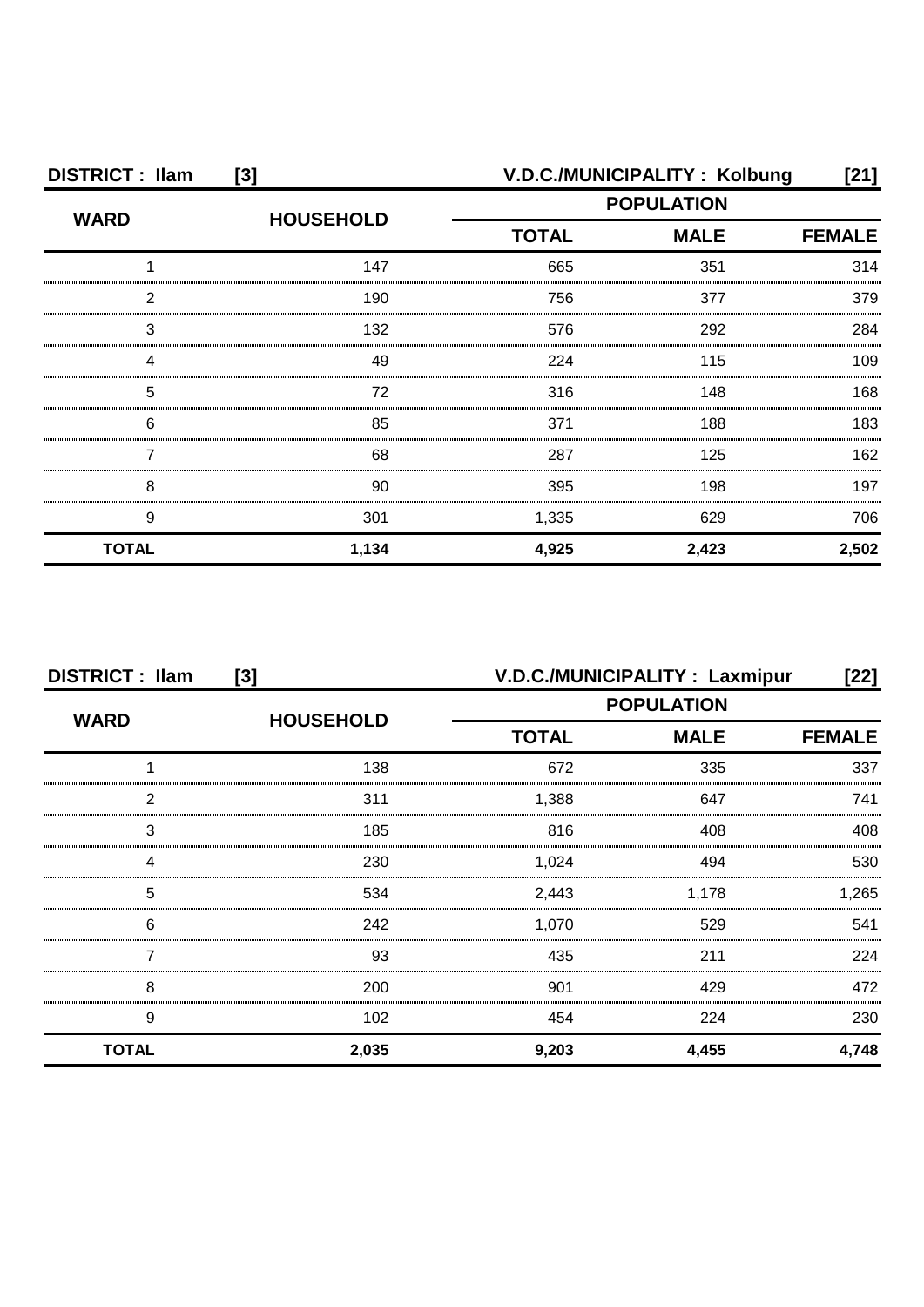| <b>DISTRICT: Ilam</b><br>[3] |                  | V.D.C./MUNICIPALITY: Lumde<br>[23] |                   |               |
|------------------------------|------------------|------------------------------------|-------------------|---------------|
| <b>WARD</b>                  | <b>HOUSEHOLD</b> |                                    | <b>POPULATION</b> |               |
|                              |                  | <b>TOTAL</b>                       | <b>MALE</b>       | <b>FEMALE</b> |
|                              | 41               | 229                                | 106               | 123           |
| າ                            | 69               | 323                                | 157               | 166           |
| 3                            | 84               | 405                                | 182               | 223           |
|                              | 66               | 303                                | 151               | 152           |
| 5                            | 53               | 194                                | 90                | 104           |
| 6                            | 99               | 387                                | 180               | 207           |
|                              | 72               | 308                                | 147               | 161           |
| 9                            | 60               | 307                                | 136               | 171           |
| <b>TOTAL</b>                 | 544              | 2,456                              | 1,149             | 1,307         |

| <b>DISTRICT: Ilam</b> | [3]              | V.D.C./MUNICIPALITY: Mabu<br>[24] |             |               |  |
|-----------------------|------------------|-----------------------------------|-------------|---------------|--|
| <b>WARD</b>           | <b>HOUSEHOLD</b> | <b>POPULATION</b>                 |             |               |  |
|                       |                  | <b>TOTAL</b>                      | <b>MALE</b> | <b>FEMALE</b> |  |
|                       | 42               | 158                               | 73          | 85            |  |
| 2                     | 94               | 417                               | 198         | 219           |  |
| 3                     | 73               | 368                               | 181         | 187           |  |
|                       | 82               | 311                               | 134         |               |  |
| 5                     | 72               | 300                               | 153         | 147           |  |
| 6                     | 110              | 474                               | 210         | 264           |  |
|                       | 77               | 325                               | 141         | 184           |  |
| 8                     | 83               | 330                               | 177         | 153           |  |
| 9                     | 101              | 466                               | 228         | 238           |  |
| <b>TOTAL</b>          | 734              | 3,149                             | 1,495       | 1,654         |  |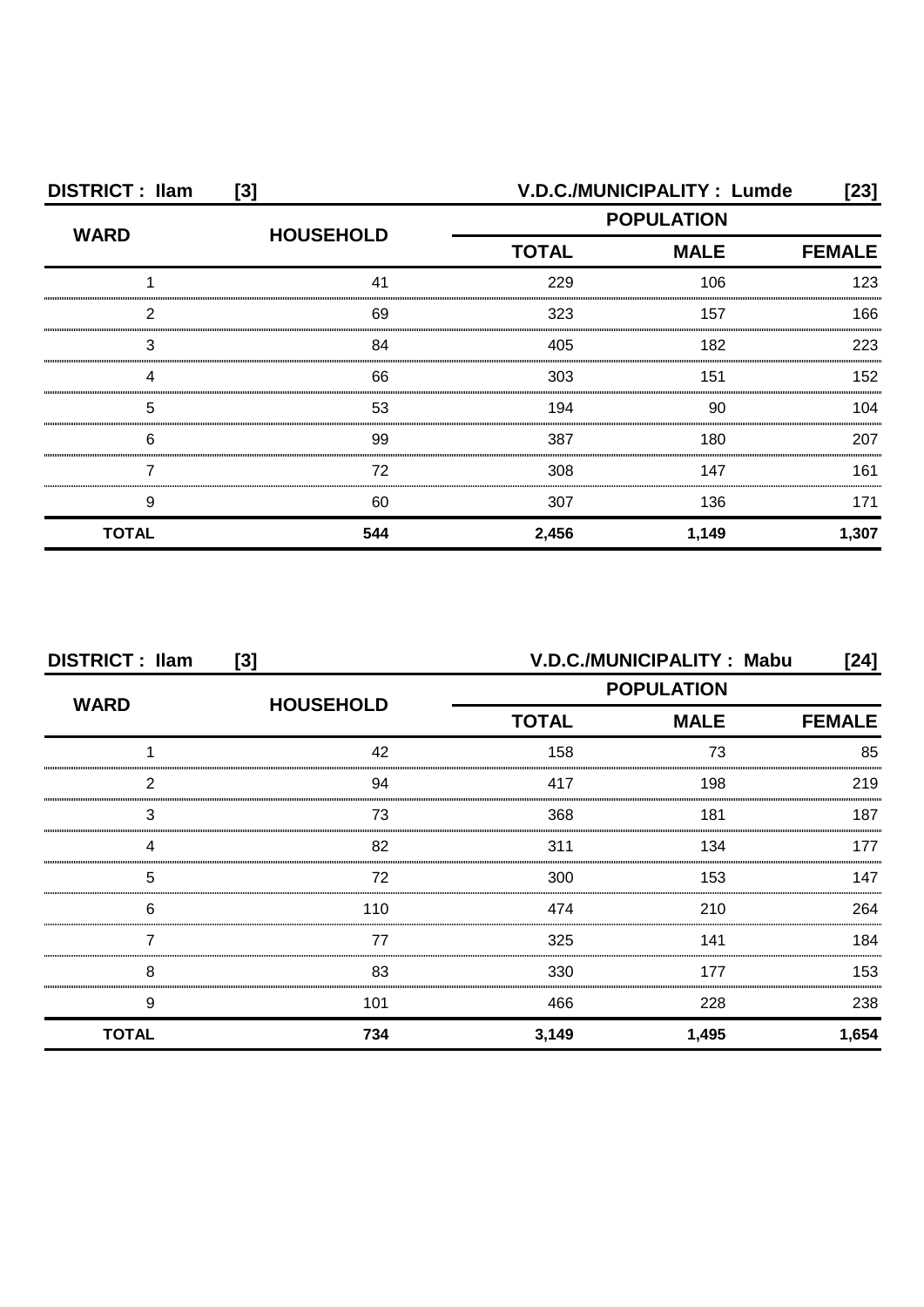| <b>DISTRICT: Ilam</b><br>$[3]$ |                  | V.D.C./MUNICIPALITY: Mahamai<br>[25] |             |               |
|--------------------------------|------------------|--------------------------------------|-------------|---------------|
| <b>WARD</b>                    | <b>HOUSEHOLD</b> | <b>POPULATION</b>                    |             |               |
|                                |                  | <b>TOTAL</b>                         | <b>MALE</b> | <b>FEMALE</b> |
|                                | 216              | 1,037                                | 488         | 549           |
| 2                              | 190              | 853                                  | 399         | 454           |
| 3                              | 153              | 718                                  | 333         | 385           |
|                                | 150              | 678                                  | 325         | 353           |
| 5                              | 255              | 1,282                                | 612         | 670           |
| 6                              | 154              | 763                                  | 347         | 416           |
|                                | 245              | 1,158                                | 535         | 623           |
| 8                              | 294              | 1,398                                | 650         | 748           |
| 9                              | 545              | 2,517                                | 1,185       | 1,332         |
| <b>TOTAL</b>                   | 2,202            | 10,404                               | 4,874       | 5,530         |

| <b>DISTRICT: Ilam</b><br>$[3]$ |                  | V.D.C./MUNICIPALITY: Maimajhuwa |             | $[26]$        |
|--------------------------------|------------------|---------------------------------|-------------|---------------|
|                                |                  | <b>POPULATION</b>               |             |               |
| <b>WARD</b>                    | <b>HOUSEHOLD</b> | <b>TOTAL</b>                    | <b>MALE</b> | <b>FEMALE</b> |
|                                | 54               | 228                             | 114         | 114           |
| 2                              | 72               | 311                             | 147         | 164           |
| 3                              | 67               | 289                             | 144         | 145           |
|                                | 100              | 541                             | 280         | 261           |
| 5                              | 65               | 329                             | 155         | 174           |
| 6                              | 56               | 280                             | 142         | 138           |
|                                | 136              | 551                             | 269         | 282           |
| 8                              | 107              | 499                             | 269         | 230           |
| 9                              | 101              | 441                             | 225         | 216           |
| <b>TOTAL</b>                   | 758              | 3,469                           | 1,745       | 1,724         |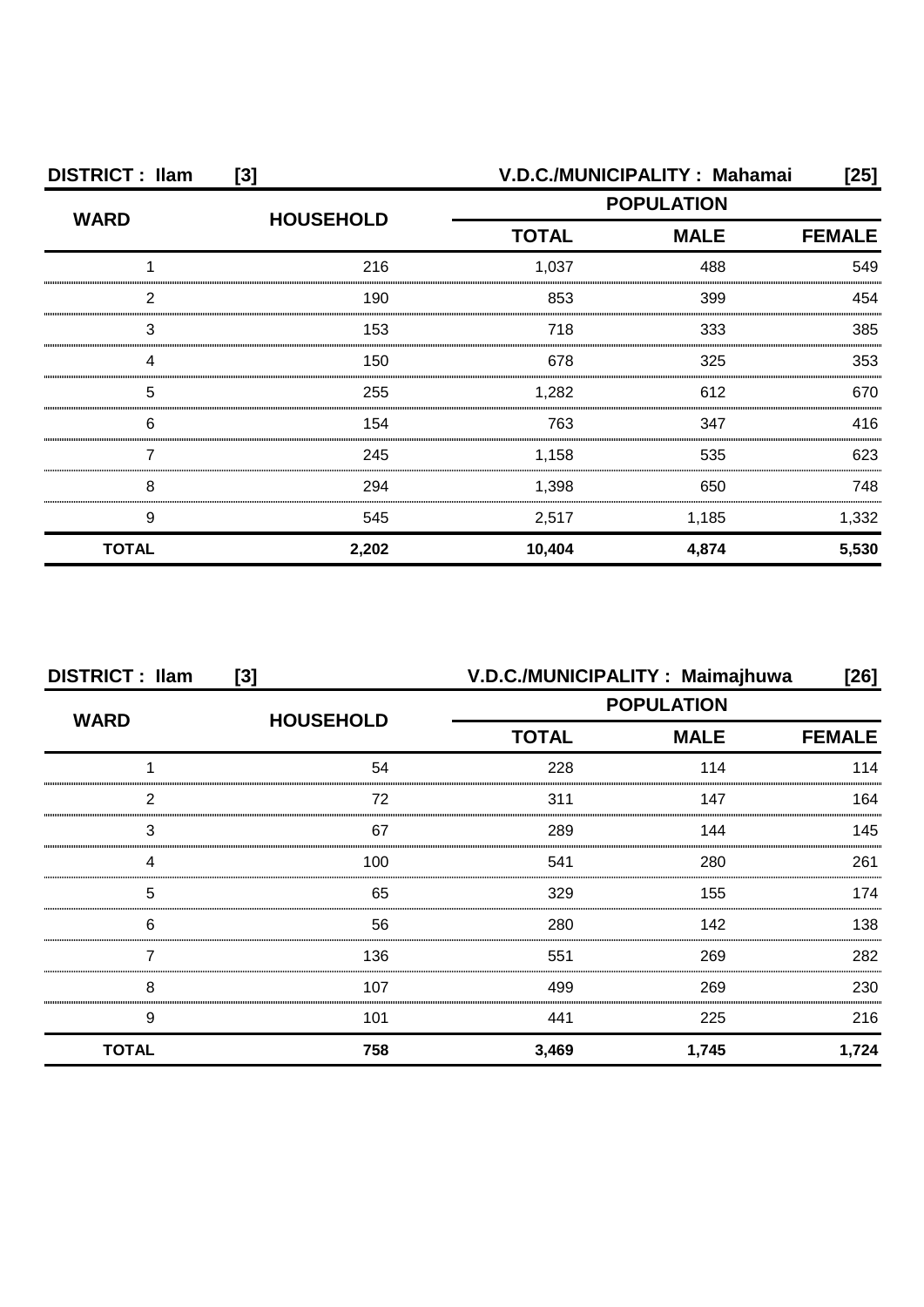| <b>DISTRICT: Ilam</b> | $[3]$            | V.D.C./MUNICIPALITY: Maipokhari |                   | [27]  |
|-----------------------|------------------|---------------------------------|-------------------|-------|
| <b>WARD</b>           | <b>HOUSEHOLD</b> |                                 | <b>POPULATION</b> |       |
|                       |                  | <b>TOTAL</b><br><b>MALE</b>     | <b>FEMALE</b>     |       |
|                       | 127              | 635                             | 308               | 327   |
| 2                     | 133              | 586                             | 280               | 306   |
| 3                     | 96               | 464                             | 219               | 245   |
|                       | 62               | 251                             | 129               | 122   |
| 5                     | 52               | 261                             | 126               | 135   |
| 6                     | 76               | 341                             | 164               | 177   |
|                       | 80               | 415                             | 201               | 214   |
| 8                     | 141              | 627                             | 302               | 325   |
| 9                     | 164              | 768                             | 384               | 384   |
| <b>TOTAL</b>          | 931              | 4,348                           | 2,113             | 2,235 |

| <b>DISTRICT: Ilam</b><br>[3] |                  | V.D.C./MUNICIPALITY: Mangalbare |             | $[28]$        |
|------------------------------|------------------|---------------------------------|-------------|---------------|
|                              |                  | <b>POPULATION</b>               |             |               |
| <b>WARD</b>                  | <b>HOUSEHOLD</b> | <b>TOTAL</b>                    | <b>MALE</b> | <b>FEMALE</b> |
|                              | 409              | 1,697                           | 829         | 868           |
| 2                            | 144              | 607                             | 298         | 309           |
| 3                            | 136              | 664                             | 317         | 347           |
| Δ                            | 152              | 750                             | 350         | 400           |
| 5                            | 165              | 705                             | 342         | 363           |
| 6                            | 173              | 767                             | 368         | 399           |
|                              | 111              | 489                             | 239         | 250           |
| 8                            | 149              | 675                             | 309         | 366           |
| 9                            | 67               | 338                             | 158         | 180           |
| <b>TOTAL</b>                 | 1,506            | 6,692                           | 3,210       | 3,482         |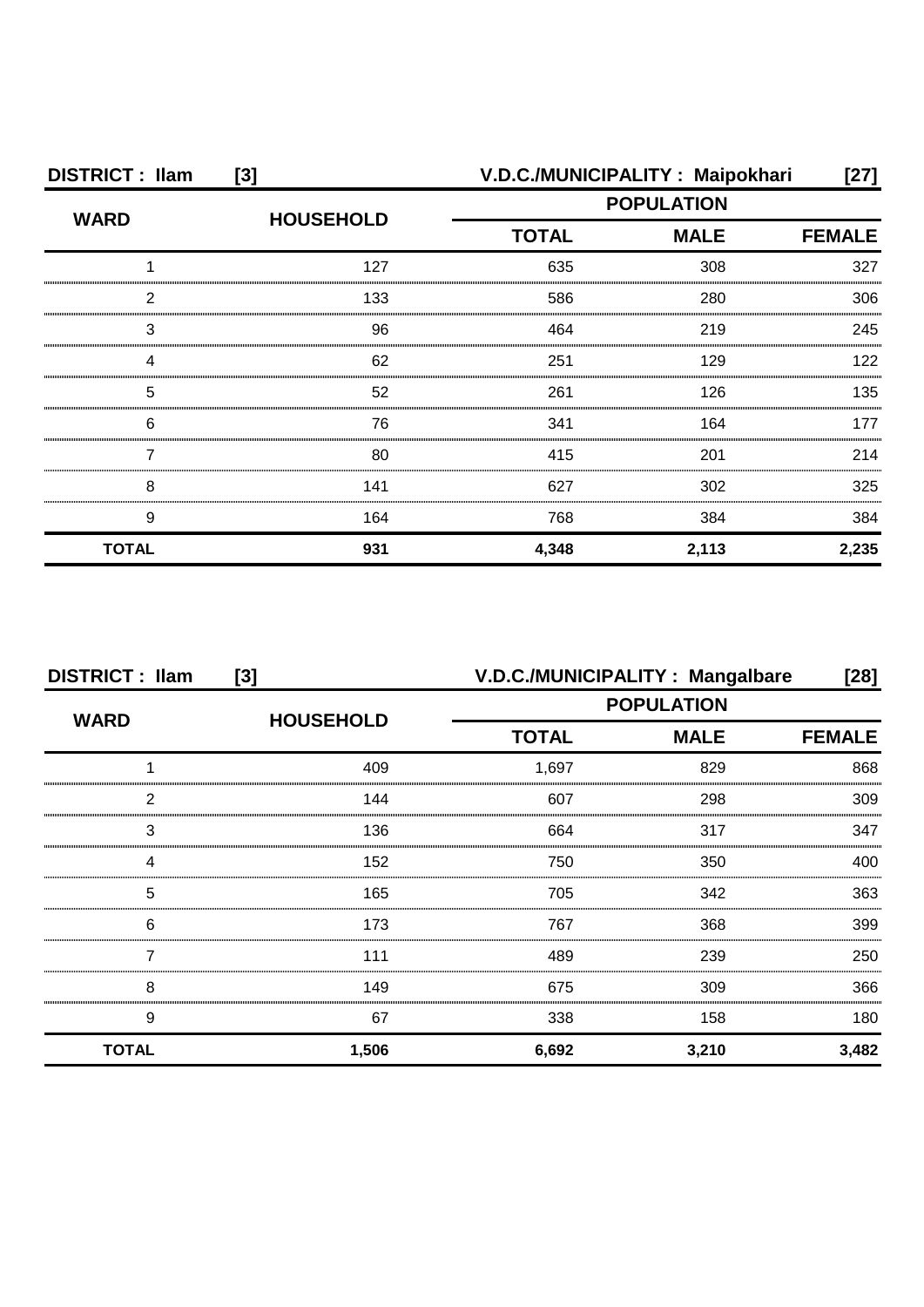| <b>DISTRICT: Ilam</b><br>$[3]$ |                  |                   | V.D.C./MUNICIPALITY: Namsaling | [29]          |
|--------------------------------|------------------|-------------------|--------------------------------|---------------|
| <b>WARD</b>                    | <b>HOUSEHOLD</b> | <b>POPULATION</b> |                                |               |
|                                |                  | <b>TOTAL</b>      | <b>MALE</b>                    | <b>FEMALE</b> |
|                                | 142              | 633               | 319                            | 314           |
| 2                              | 78               | 358               | 176                            | 182           |
| 3                              | 154              | 718               | 327                            | 391           |
| Δ                              | 179              | 726               | 357                            | 369           |
| 5                              | 157              | 695               | 336                            | 359           |
| 6                              | 111              | 498               | 230                            | 268           |
|                                | 117              | 522               | 265                            | 257           |
| 8                              | 230              | 1,042             | 492                            | 550           |
| 9                              | 131              | 560               | 276                            | 284           |
| <b>TOTAL</b>                   | 1,299            | 5,752             | 2,778                          | 2,974         |

| <b>DISTRICT: Ilam</b><br>[3] |                  | V.D.C./MUNICIPALITY: Naya Bazar |                   | [30]          |
|------------------------------|------------------|---------------------------------|-------------------|---------------|
| <b>WARD</b>                  |                  |                                 | <b>POPULATION</b> |               |
|                              | <b>HOUSEHOLD</b> | <b>TOTAL</b>                    | <b>MALE</b>       | <b>FEMALE</b> |
|                              | 65               | 283                             | 151               | 132           |
| 2                            | 123              | 559                             | 283               | 276           |
| 3                            | 114              | 477                             | 242               | 235           |
|                              | 151              | 683                             | 326               | 357           |
| 5                            | 104              | 460                             | 237               | 223           |
| 6                            | 128              | 590                             | 295               | 295           |
|                              | 87               | 397                             | 194               | 203           |
| 8                            | 207              | 855                             | 421               | 434           |
| 9                            | 111              | 439                             | 206               | 233           |
| <b>TOTAL</b>                 | 1,090            | 4,743                           | 2,355             | 2,388         |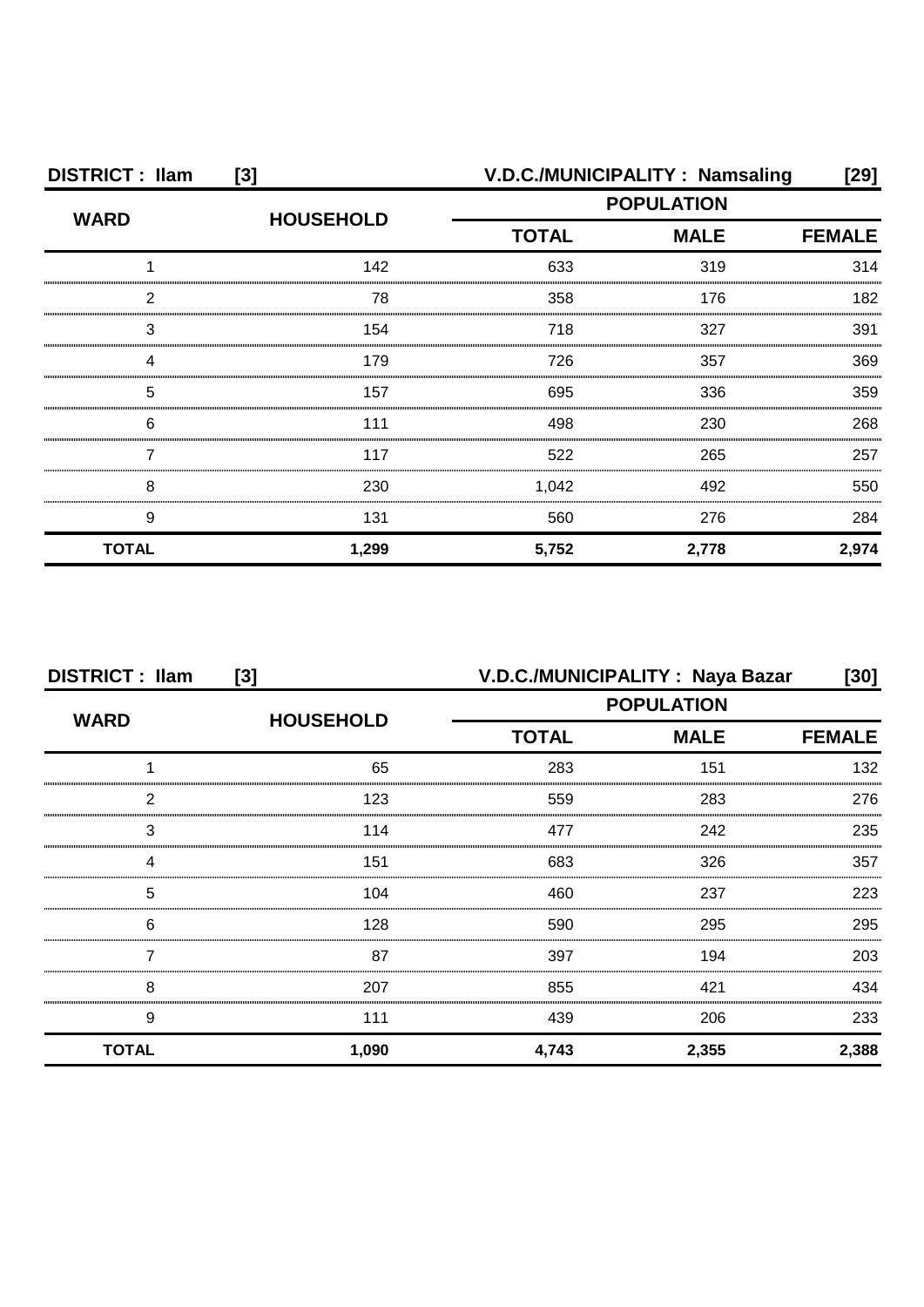| <b>DISTRICT: Ilam</b><br>$[3]$ |                  | V.D.C./MUNICIPALITY: Panchakanya<br>$[31]$ |             |               |
|--------------------------------|------------------|--------------------------------------------|-------------|---------------|
| <b>WARD</b>                    |                  | <b>POPULATION</b>                          |             |               |
|                                | <b>HOUSEHOLD</b> | <b>TOTAL</b>                               | <b>MALE</b> | <b>FEMALE</b> |
|                                | 334              | 1,512                                      | 705         | 807           |
| 2                              | 141              | 644                                        | 323         | 321           |
| 3                              | 153              | 755                                        | 367         | 388           |
| Δ                              | 185              | 810                                        | 394         | 416           |
| 5                              | 112              | 440                                        | 209         | 231           |
| 6                              | 119              | 494                                        | 244         | 250           |
|                                | 248              | 1,066                                      | 541         | 525           |
| 8                              | 234              | 1,054                                      | 497         | 557           |
| 9                              | 385              | 1,711                                      | 847         | 864           |
| <b>TOTAL</b>                   | 1,911            | 8,486                                      | 4,127       | 4,359         |

| <b>DISTRICT: Ilam</b> | [3]              |                                                  | V.D.C./MUNICIPALITY: Pasupati Nagar | [32]  |
|-----------------------|------------------|--------------------------------------------------|-------------------------------------|-------|
| <b>WARD</b>           | <b>HOUSEHOLD</b> | <b>POPULATION</b><br><b>TOTAL</b><br><b>MALE</b> |                                     |       |
|                       |                  |                                                  | <b>FEMALE</b>                       |       |
|                       | 101              | 437                                              | 209                                 | 228   |
| າ                     | 175              | 728                                              | 366                                 | 362   |
| 3                     | 254              | 1,131                                            | 542                                 | 589   |
|                       | 608              | 2,186                                            | 1.068                               | .118  |
| 5                     | 118              | 570                                              | 286                                 | 284   |
| 6                     | 130              | 602                                              | 285                                 | 317   |
|                       | 96               | 416                                              | 207                                 | 209   |
| 8                     | 243              | 1,044                                            | 503                                 | 541   |
| 9                     | 255              | 1,157                                            | 576                                 | 581   |
| <b>TOTAL</b>          | 1,980            | 8,271                                            | 4,042                               | 4.229 |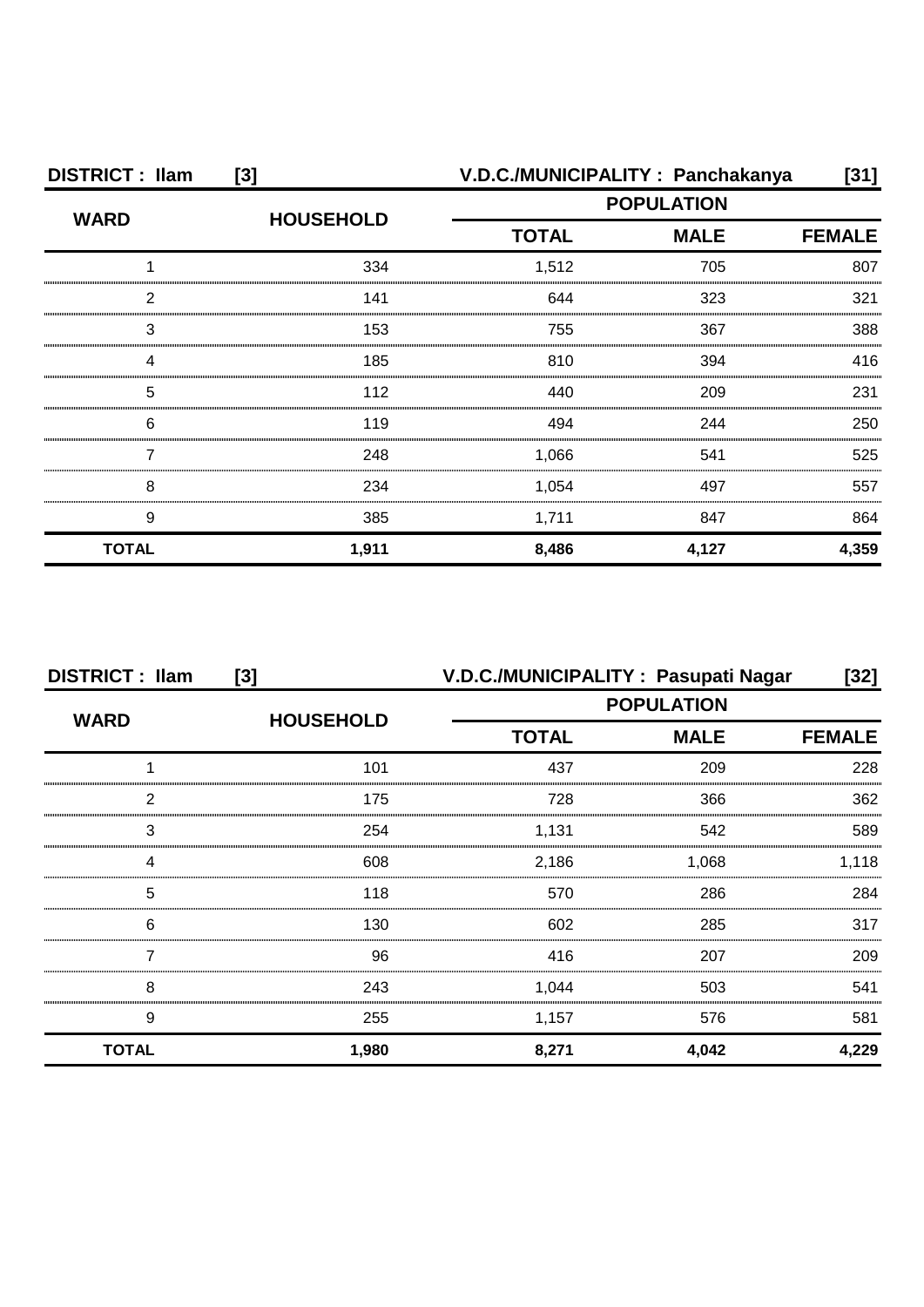| <b>DISTRICT: Ilam</b><br>$[3]$ |                  |                   | V.D.C./MUNICIPALITY: Phakphok | [33]          |
|--------------------------------|------------------|-------------------|-------------------------------|---------------|
| <b>WARD</b>                    | <b>HOUSEHOLD</b> | <b>POPULATION</b> |                               |               |
|                                |                  | <b>TOTAL</b>      | <b>MALE</b>                   | <b>FEMALE</b> |
|                                | 143              | 712               | 340                           | 372           |
| 2                              | 120              | 554               | 268                           | 286           |
| 3                              | 94               | 464               | 219                           | 245           |
|                                | 71               | 348               | 159                           | 189           |
| 5                              | 125              | 655               | 315                           | 340           |
| 6                              | 131              | 595               | 268                           | 327           |
|                                | 102              | 512               | 234                           | 278           |
| 8                              | 118              | 539               | 251                           | 288           |
| 9                              | 129              | 668               | 350                           | 318           |
| <b>TOTAL</b>                   | 1,033            | 5,047             | 2,404                         | 2,643         |

| <b>DISTRICT: Ilam</b><br>[3] |                  | V.D.C./MUNICIPALITY: Phikal Bazar<br>[34] |             |               |
|------------------------------|------------------|-------------------------------------------|-------------|---------------|
| <b>WARD</b>                  | <b>HOUSEHOLD</b> | <b>POPULATION</b>                         |             |               |
|                              |                  | <b>TOTAL</b>                              | <b>MALE</b> | <b>FEMALE</b> |
|                              | 133              | 589                                       | 294         | 295           |
| っ                            | 327              | 1.377                                     | 699         | 678           |
| 3                            | 353              | 1,501                                     | 721         | 780           |
|                              | 203              | 896                                       | 439         | 457           |
| 5                            | 406              | 1,821                                     | 896         | 925           |
| 6                            | 745              | 2,794                                     | 1,410       | 1.384         |
|                              | 150              | 625                                       | 293         | 332           |
| 8                            | 229              | 1,038                                     | 513         | 525           |
| 9                            | 145              | 623                                       | 303         | 320           |
| <b>TOTAL</b>                 | 2,691            | 11,264                                    | 5,568       | 5,696         |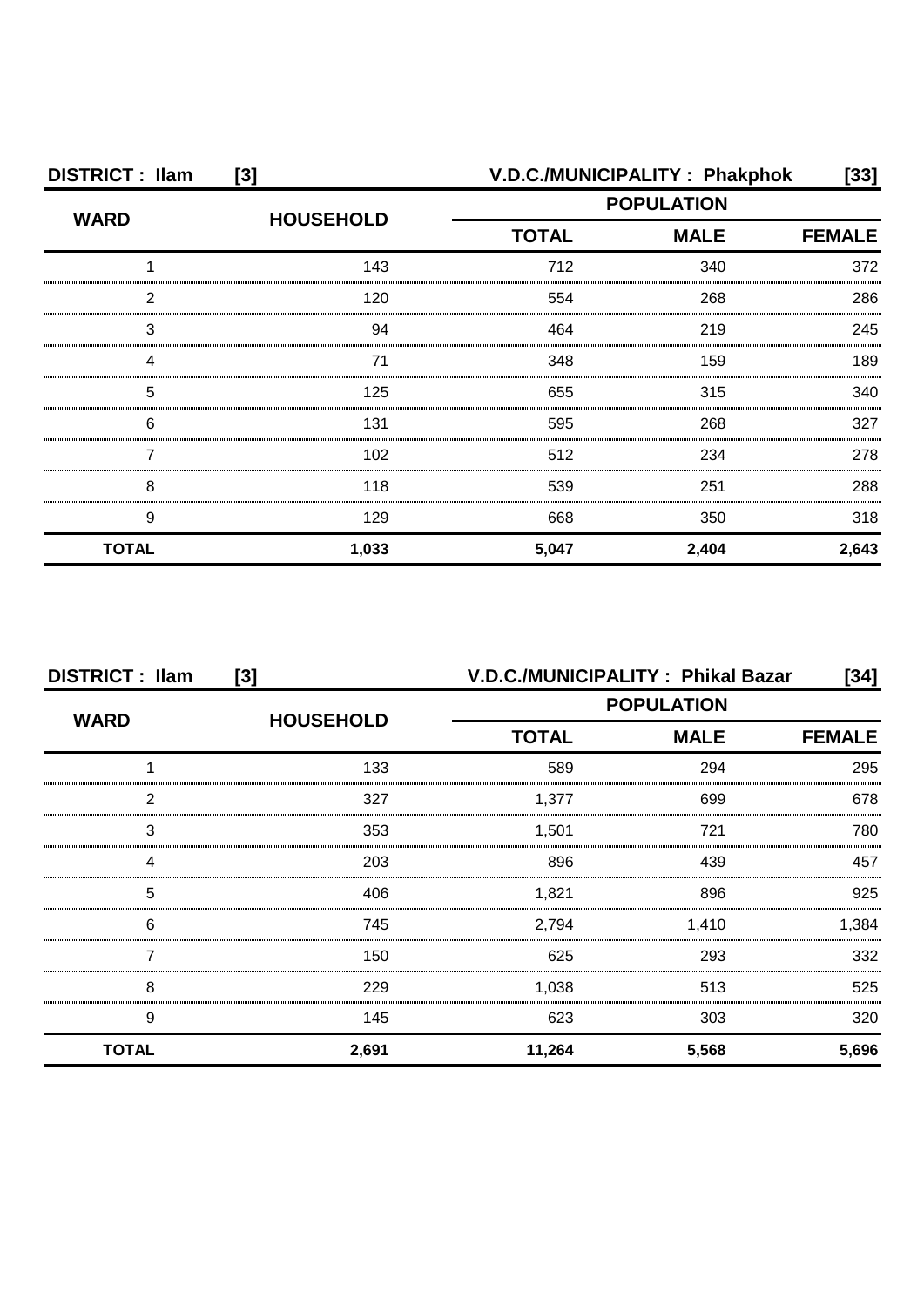| <b>DISTRICT: Ilam</b><br>$[3]$              |                  | V.D.C./MUNICIPALITY: Phuyatappa<br>[35] |                   |               |
|---------------------------------------------|------------------|-----------------------------------------|-------------------|---------------|
| <b>WARD</b>                                 | <b>HOUSEHOLD</b> |                                         | <b>POPULATION</b> |               |
|                                             |                  | <b>TOTAL</b>                            | <b>MALE</b>       | <b>FEMALE</b> |
|                                             | 96               | 455                                     | 218               | 237           |
| 2                                           | 89               | 367                                     | 155               | 212           |
| 3                                           | 89               | 382                                     | 167               | 215           |
| Δ                                           | 92               | 375                                     | 169               | 206           |
| 5                                           | 86               | 317                                     | 151               | 166           |
| 6<br>,,,,,,,,,,,,,,,,,,,,,,,,,,,,,,,,,,,,,, | 157              | 657                                     | 312               | 345           |
|                                             | 89               | 406                                     | 184               | 222           |
| 8                                           | 75               | 320                                     | 142               | 178           |
| 9                                           | 67               | 359                                     | 169               | 190           |
| <b>TOTAL</b>                                | 840              | 3,638                                   | 1,667             | 1,971         |

| <b>DISTRICT: Ilam</b> | [3]              | V.D.C./MUNICIPALITY: Puwamajhuwa |                   | [36]          |
|-----------------------|------------------|----------------------------------|-------------------|---------------|
| <b>WARD</b>           |                  |                                  | <b>POPULATION</b> |               |
|                       | <b>HOUSEHOLD</b> | <b>TOTAL</b>                     | <b>MALE</b>       | <b>FEMALE</b> |
|                       | 72               | 339                              | 156               | 183           |
| 2                     | 67               | 300                              | 138               | 162           |
| 3                     | 109              | 458                              | 212               | 246           |
|                       | 84               | 382                              | 184               | 198           |
| 5                     | 84               | 422                              | 200               | 222           |
| 6                     | 59               | 309                              | 148               | 161           |
|                       | 51               | 230                              | 114               | 116           |
| 8                     | 74               | 343                              | 165               | 178           |
| 9                     | 34               | 144                              | 69                | 75            |
| <b>TOTAL</b>          | 634              | 2,927                            | 1,386             | 1,541         |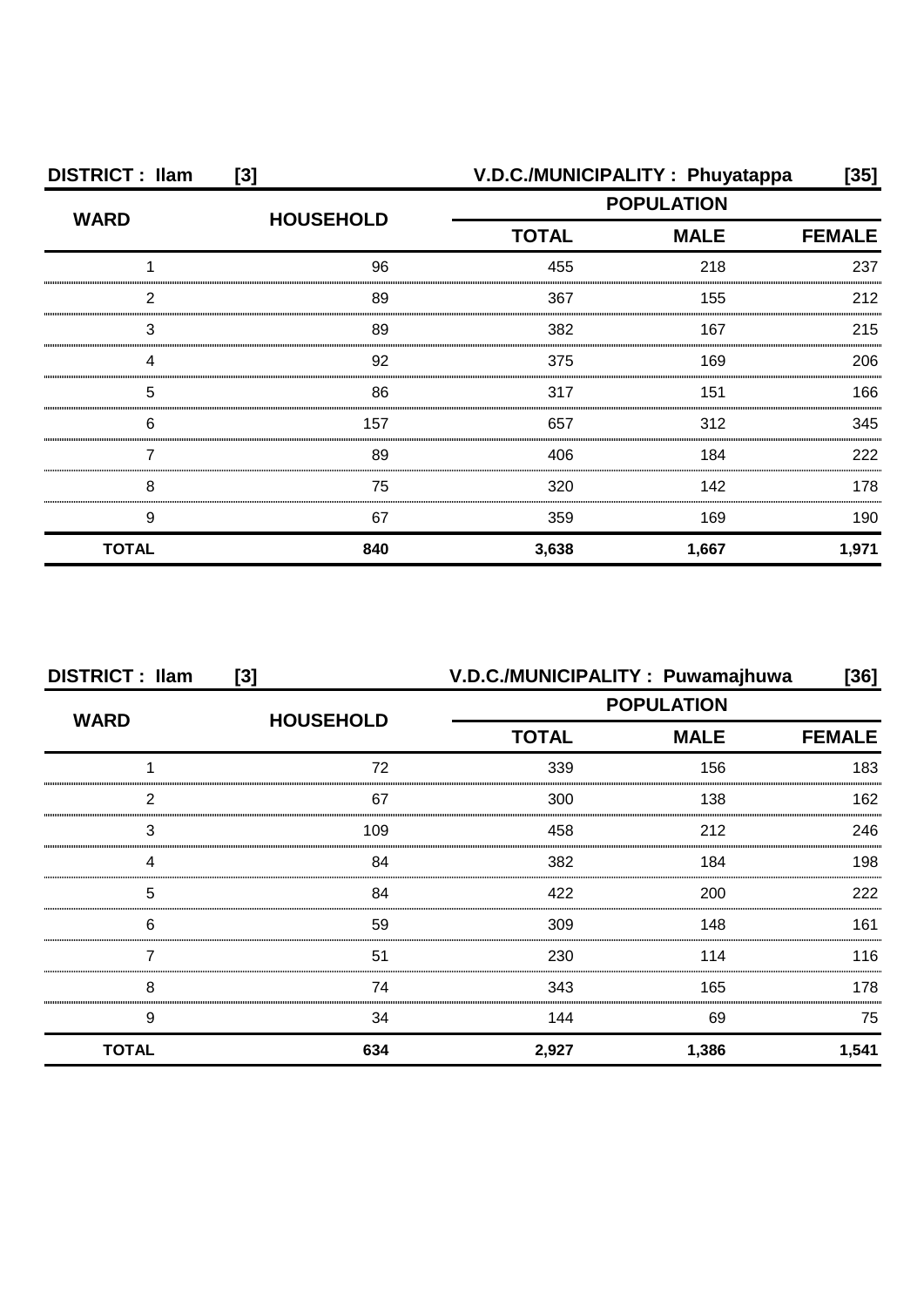| <b>DISTRICT: Ilam</b><br>[3] |                  |                   | V.D.C./MUNICIPALITY : Pyang | [37]          |
|------------------------------|------------------|-------------------|-----------------------------|---------------|
| <b>WARD</b>                  | <b>HOUSEHOLD</b> | <b>POPULATION</b> |                             |               |
|                              |                  | <b>TOTAL</b>      | <b>MALE</b>                 | <b>FEMALE</b> |
|                              | 58               | 282               | 131                         | 151           |
| 2                            | 41               | 210               | 89                          | 121           |
| З                            | 88               | 422               | 207                         | 215           |
|                              | 134              | 625               | 291                         | 334           |
| 5                            | 93               | 399               | 186                         | 213           |
| 6                            | 36               | 161               | 87                          | 74            |
|                              | 60               | 267               | 138                         | 129           |
| 8                            | 42               | 181               | 97                          | 84            |
| 9                            | 52               | 208               | 105                         | 103           |
| <b>TOTAL</b>                 | 604              | 2,755             | 1,331                       | 1,424         |

| <b>DISTRICT: Ilam</b><br>[3] |                  | V.D.C./MUNICIPALITY: Sakfara<br>$[38]$ |             |               |
|------------------------------|------------------|----------------------------------------|-------------|---------------|
|                              |                  | <b>POPULATION</b>                      |             |               |
| <b>WARD</b>                  | <b>HOUSEHOLD</b> | <b>TOTAL</b>                           | <b>MALE</b> | <b>FEMALE</b> |
|                              | 124              | 590                                    | 300         | 290           |
| 2                            | 299              | 1,362                                  | 629         | 733           |
| 3                            | 77               | 344                                    | 151         | 193           |
|                              | 55               | 267                                    | 126         | 141           |
| 5                            | 36               | 184                                    | 86          | 98            |
| 6                            | 33               | 153                                    | 74          | 79            |
|                              | 53               | 229                                    | .91         | 138           |
| 8                            | 42               | 231                                    | 109         | 122           |
| 9                            | 25               | 136                                    | 62          | 74            |
| <b>TOTAL</b>                 | 744              | 3,496                                  | 1,628       | 1,868         |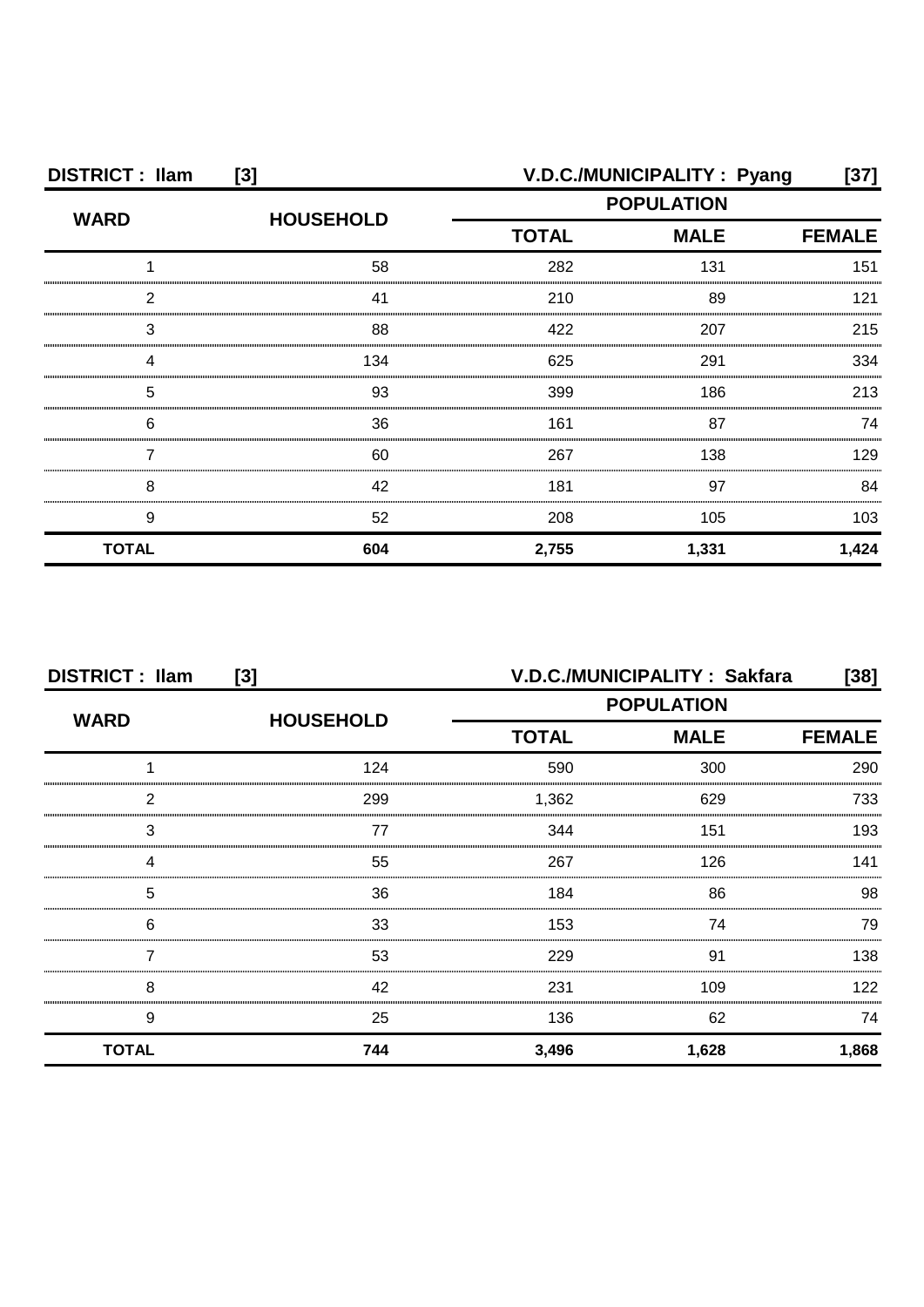| <b>DISTRICT: Ilam</b><br>$[3]$ |                  |                   | V.D.C./MUNICIPALITY: Sakhejung | [39]          |
|--------------------------------|------------------|-------------------|--------------------------------|---------------|
| <b>WARD</b>                    | <b>HOUSEHOLD</b> | <b>POPULATION</b> |                                |               |
|                                |                  | <b>TOTAL</b>      | <b>MALE</b>                    | <b>FEMALE</b> |
|                                | 81               | 373               | 163                            | 210           |
| 2                              | 76               | 291               | 137                            | 154           |
| 3                              | 73               | 312               | 156                            | 156           |
|                                | 58               | 259               | 122                            | 137           |
| 5                              | 134              | 580               | 275                            | 305           |
| 6                              | 79               | 347               | 173                            | 174           |
|                                | 317              | 1,391             | 653                            | 738           |
| 8                              | 43               | 201               | 93                             | 108           |
| 9                              | 71               | 291               | 145                            | 146           |
| <b>TOTAL</b>                   | 932              | 4,045             | 1,917                          | 2,128         |

| <b>DISTRICT: Ilam</b><br>[3] |                  | V.D.C./MUNICIPALITY: Samalbung |                   | [40]          |
|------------------------------|------------------|--------------------------------|-------------------|---------------|
|                              |                  |                                | <b>POPULATION</b> |               |
| <b>WARD</b>                  | <b>HOUSEHOLD</b> | <b>TOTAL</b>                   | <b>MALE</b>       | <b>FEMALE</b> |
|                              | 85               | 399                            | 211               | 188           |
| っ                            | 72               | 299                            | 150               | 149           |
| 3                            | 173              | 694                            | 348               | 346           |
|                              | 291              | 1,163                          | 559               | 604           |
| 5                            | 93               | 385                            | 207               | 178           |
| 6                            | 75               | 326                            | 182               | 144           |
|                              | 125              | 567                            | 270               | 297           |
| 8                            | 104              | 464                            | 243               | 221           |
| 9                            | 81               | 355                            | 171               | 184           |
| <b>TOTAL</b>                 | 1,099            | 4,652                          | 2,341             | 2,311         |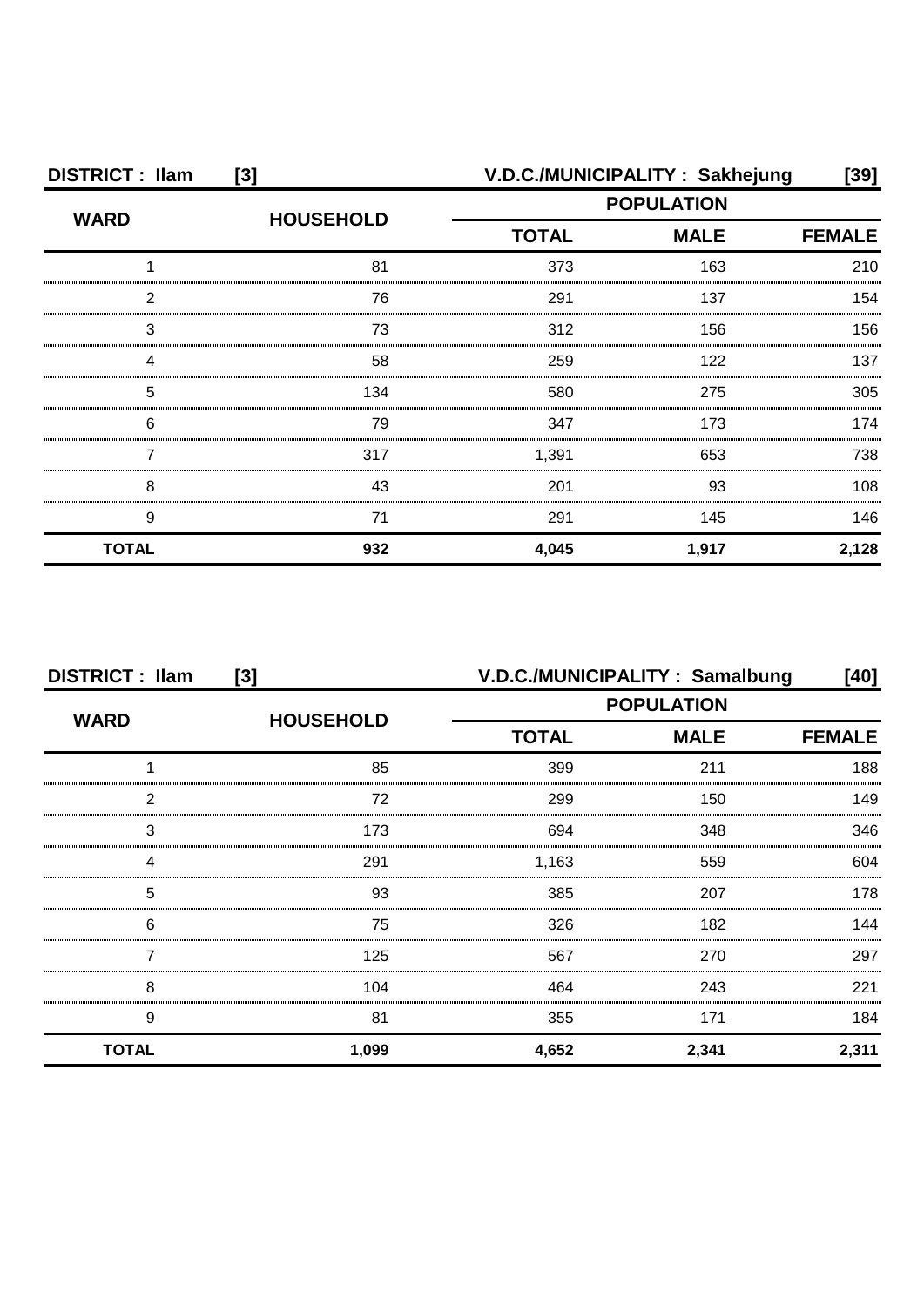| <b>DISTRICT: Ilam</b><br>$[3]$ |                  | V.D.C./MUNICIPALITY: Sangrumba<br>[41] |                   |               |
|--------------------------------|------------------|----------------------------------------|-------------------|---------------|
| <b>WARD</b>                    | <b>HOUSEHOLD</b> |                                        | <b>POPULATION</b> |               |
|                                |                  | <b>TOTAL</b>                           | <b>MALE</b>       | <b>FEMALE</b> |
|                                | 94               | 395                                    | 195               | 200           |
| 2                              | 185              | 877                                    | 413               | 464           |
| З                              | 84               | 384                                    | 183               | 201           |
| Δ                              | 120              | 577                                    | 267               | 310           |
| 5                              | 134              | 675                                    | 351               | 324           |
| 6                              | 171              | 757                                    | 340               | 417           |
|                                | 173              | 800                                    | 389               | 411           |
| 8                              | 104              | 524                                    | 257               | 267           |
| 9                              | 145              | 690                                    | 330               | 360           |
| <b>TOTAL</b>                   | 1,210            | 5,679                                  | 2,725             | 2,954         |

| <b>DISTRICT: Ilam</b> | [3]              | V.D.C./MUNICIPALITY: Shanti Danda |                   | [42]          |
|-----------------------|------------------|-----------------------------------|-------------------|---------------|
| <b>WARD</b>           | <b>HOUSEHOLD</b> |                                   | <b>POPULATION</b> |               |
|                       |                  | <b>TOTAL</b><br><b>MALE</b>       |                   | <b>FEMALE</b> |
|                       | 118              | 538                               | 257               | 281           |
| ົ                     | 135              | 595                               | 268               | 327           |
| 3                     | 145              | 693                               | 346               | 347           |
|                       | 125              | 577                               | 273               | 304           |
| 5                     | 95               | 382                               | 189               | 193           |
| 6                     | 125              | 542                               | 262               | 280           |
|                       | 173              | 788                               | 394               | 394           |
| 8                     | 61               | 258                               | 132               | 126.          |
| 9                     | 124              | 550                               | 269               | 281           |
| <b>TOTAL</b>          | 1,101            | 4,923                             | 2,390             | 2,533         |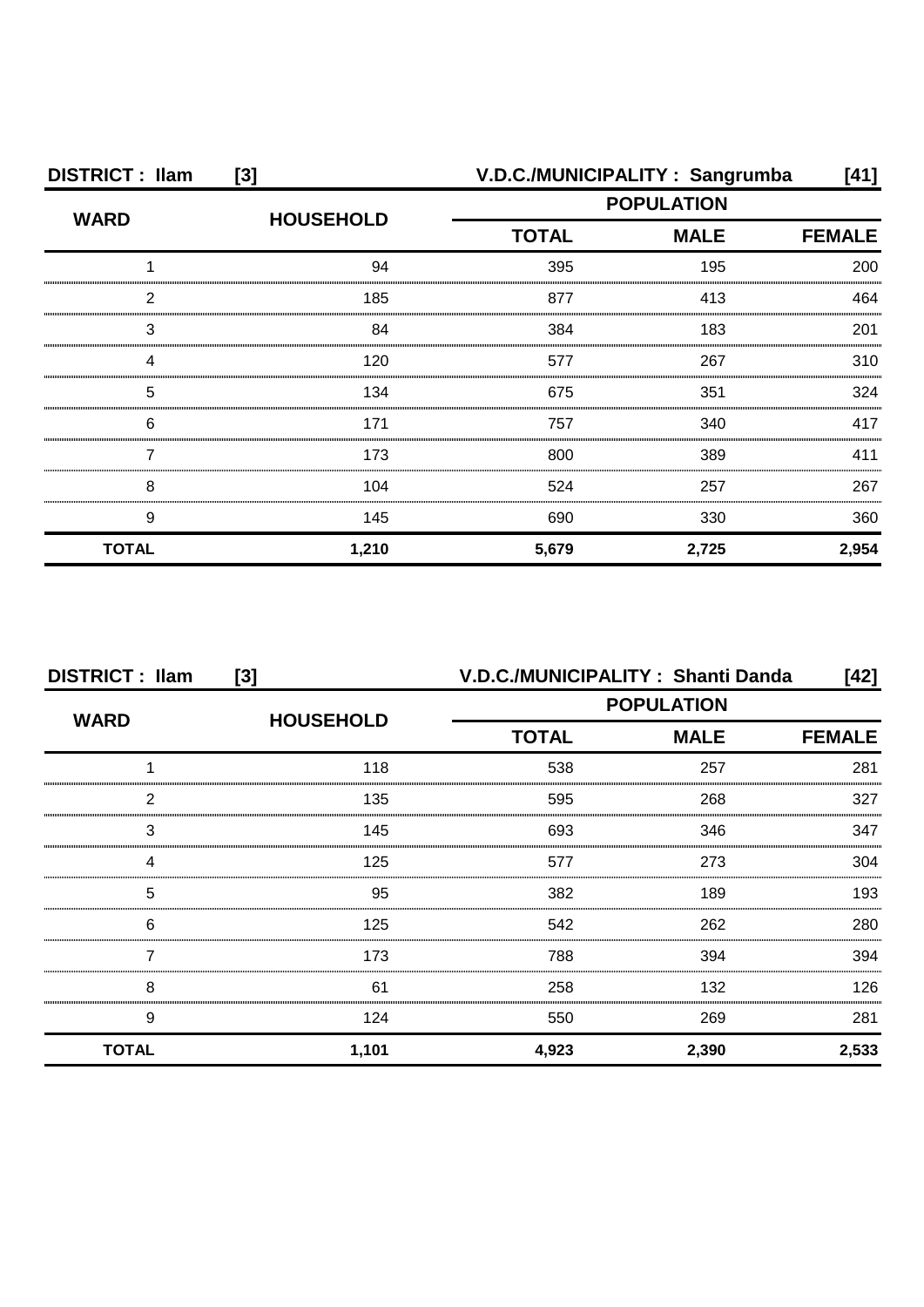| <b>DISTRICT: Ilam</b><br>[3] |                  | V.D.C./MUNICIPALITY: Shantipur<br>[43] |             |               |
|------------------------------|------------------|----------------------------------------|-------------|---------------|
| <b>WARD</b>                  | <b>HOUSEHOLD</b> | <b>POPULATION</b>                      |             |               |
|                              |                  | <b>TOTAL</b>                           | <b>MALE</b> | <b>FEMALE</b> |
|                              | 71               | 323                                    | 150         | 173           |
| 2                            | 112              | 489                                    | 233         | 256           |
| 3                            | 376              | 1,570                                  | 751         | 819           |
|                              | 109              | 478                                    | 233         | 245           |
| 5                            | 100              | 435                                    | 200         | 235           |
| 6                            | 63               | 292                                    | 134         | 158           |
|                              | 271              | 1,153                                  | 566         | 587           |
| 8                            | 45               | 227                                    | 106         | 121           |
| 9                            | 45               | 191                                    | 99          | 92            |
| <b>TOTAL</b>                 | 1,192            | 5,158                                  | 2,472       | 2,686         |

| <b>DISTRICT: Ilam</b><br>$[3]$ |                  | V.D.C./MUNICIPALITY: Shree Antu |             | [44]          |
|--------------------------------|------------------|---------------------------------|-------------|---------------|
|                                | <b>HOUSEHOLD</b> | <b>POPULATION</b>               |             |               |
| <b>WARD</b>                    |                  | <b>TOTAL</b>                    | <b>MALE</b> | <b>FEMALE</b> |
|                                | 110              | 463                             | 228         | 235           |
| 2                              | 167              | 777                             | 392         | 385           |
| 3                              | 206              | 839                             | 413         | 426           |
|                                | 117              | 486                             | 236         | 250           |
| 5                              | 65               | 264                             | 118         | 146           |
| 6                              | 132              | 547                             | 261         | 286           |
|                                | 110              | 454                             | 237         | 217           |
| 8                              | 121              | 541                             | 260         | 281           |
| 9                              | 58               | 255                             | 131         | 124           |
| <b>TOTAL</b>                   | 1,086            | 4,626                           | 2,276       | 2,350         |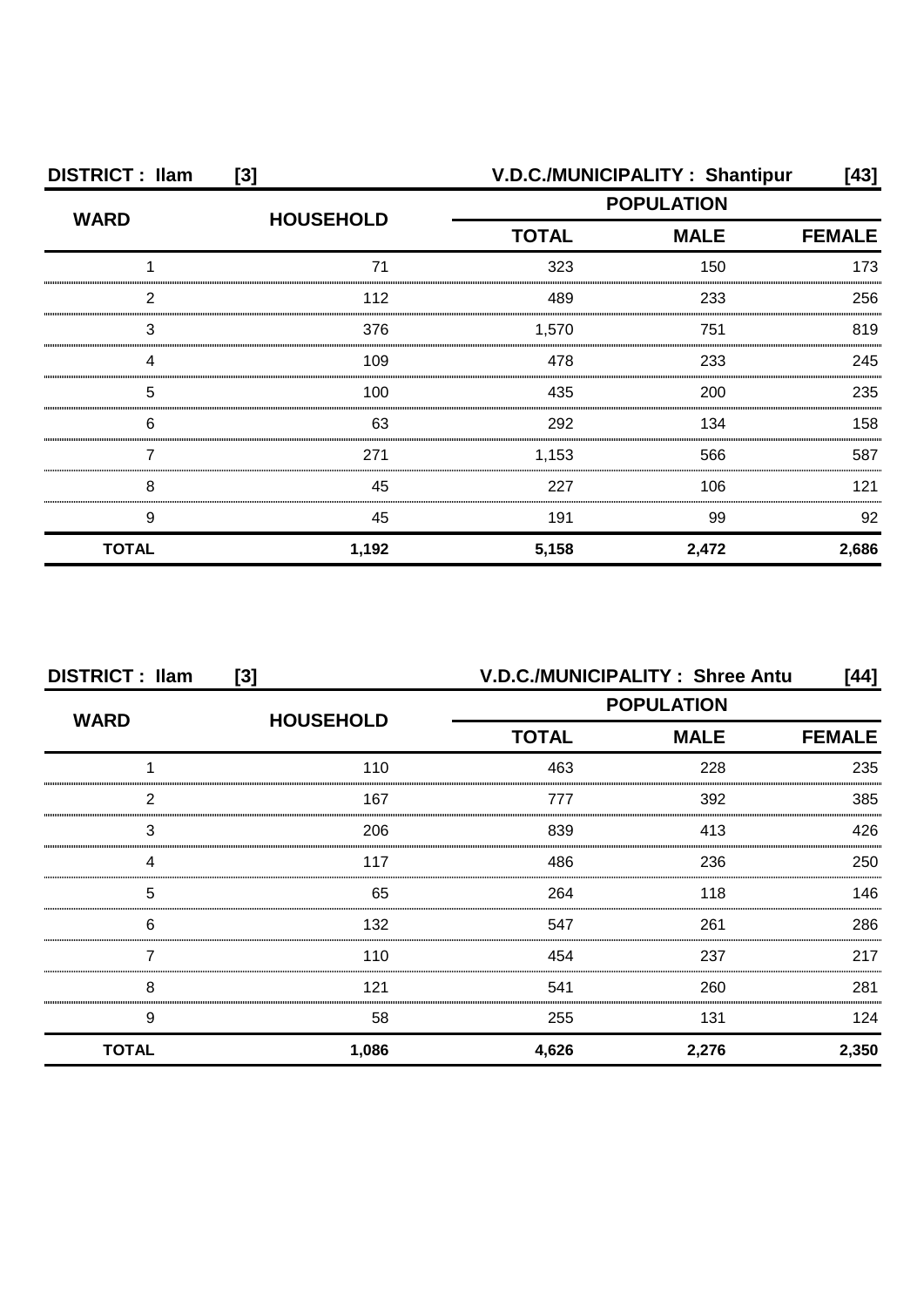| <b>DISTRICT: Ilam</b><br>$[3]$ |                  | V.D.C./MUNICIPALITY: Siddhithumka<br>[45] |             |               |
|--------------------------------|------------------|-------------------------------------------|-------------|---------------|
| <b>WARD</b>                    | <b>HOUSEHOLD</b> | <b>POPULATION</b>                         |             |               |
|                                |                  | <b>TOTAL</b>                              | <b>MALE</b> | <b>FEMALE</b> |
|                                | 46               | 228                                       | 109         | 119           |
| 2                              | 83               | 408                                       | 201         | 207           |
| 3                              | 135              | 678                                       | 337         | 341           |
| Δ                              | 122              | 507                                       | 247         | 260           |
| 5                              | 78               | 348                                       | 154         | 194           |
| 6                              | 58               | 290                                       | 147         | 143           |
|                                | 72               | 292                                       | 144         | 148           |
| 8                              | 84               | 335                                       | 158         | 177           |
| 9                              | 100              | 504                                       | 256         | 248           |
| <b>TOTAL</b>                   | 778              | 3,590                                     | 1,753       | 1,837         |

| <b>DISTRICT: Ilam</b><br>[3] |                  |              | V.D.C./MUNICIPALITY: Soyak | [46]          |
|------------------------------|------------------|--------------|----------------------------|---------------|
| <b>WARD</b>                  | <b>HOUSEHOLD</b> |              | <b>POPULATION</b>          |               |
|                              |                  | <b>TOTAL</b> | <b>MALE</b>                | <b>FEMALE</b> |
|                              | 61               | 248          | 123                        | 125           |
| າ                            | 72               | 326          | 162                        | 164           |
| 3                            | 82               | 390          | 184                        | 206           |
|                              | 35               | 173          | 85                         | 88            |
| 5                            | 51               | 215          | 94                         | 121           |
| 6                            | 59               | 310          | 156                        | 154           |
|                              | 128              | 598          | 289                        | 309           |
| 8                            | 87               | 387          | 183                        | 204           |
| 9                            | 152              | 677          | 325                        | 352           |
| <b>TOTAL</b>                 | 727              | 3,324        | 1,601                      | 1,723         |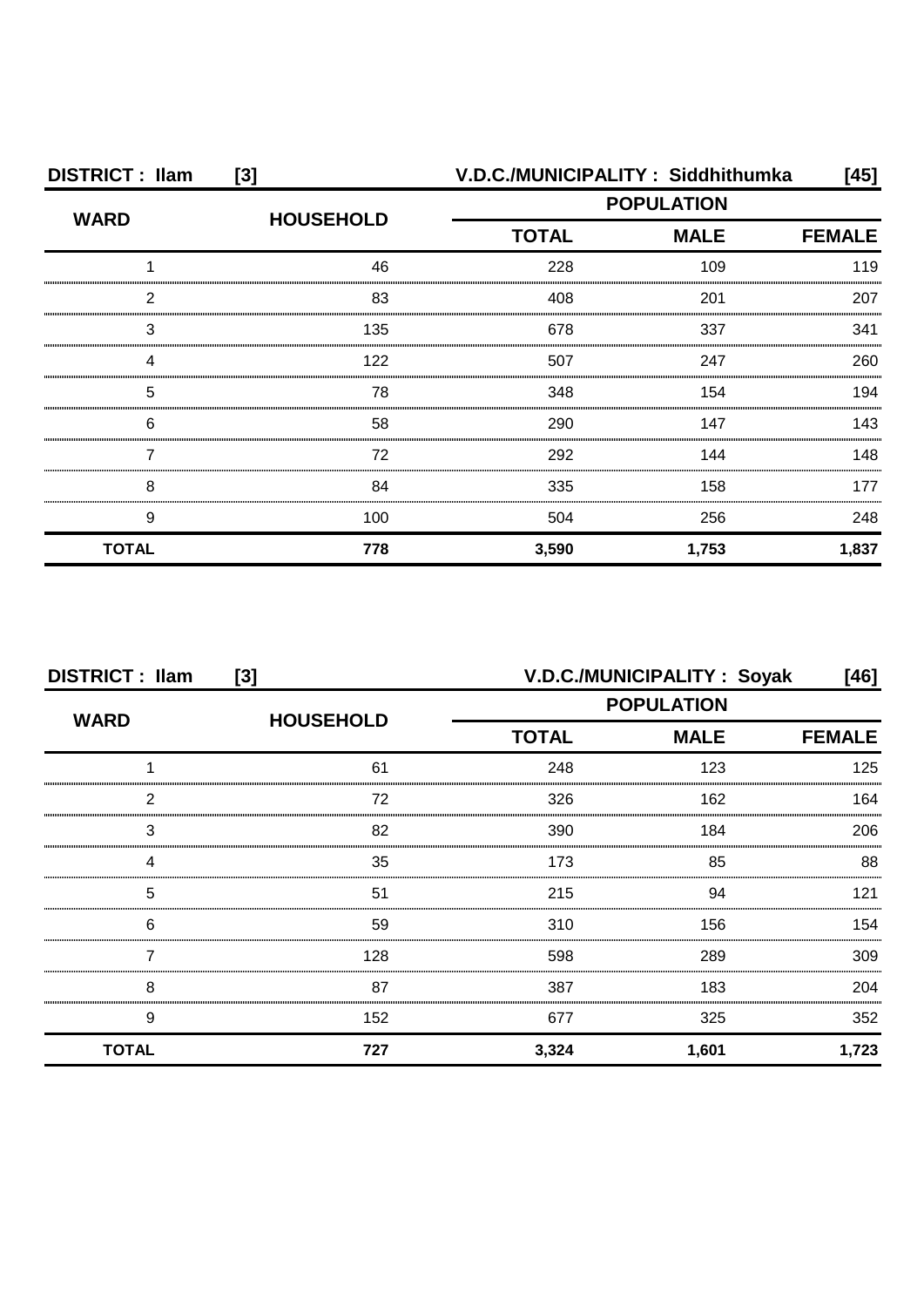| <b>DISTRICT: Ilam</b><br>[3] |                  |              | V.D.C./MUNICIPALITY: Soyang | $[47]$        |
|------------------------------|------------------|--------------|-----------------------------|---------------|
| <b>WARD</b>                  | <b>HOUSEHOLD</b> |              | <b>POPULATION</b>           |               |
|                              |                  | <b>TOTAL</b> | <b>MALE</b>                 | <b>FEMALE</b> |
|                              | 144              | 715          | 355                         | 360           |
| 2                            | 165              | 788          | 382                         | 406           |
| З                            | 110              | 490          | 239                         | 251           |
|                              | 138              | 629          | 314                         | 315           |
| 5                            | 63               | 309          | 155                         | 154           |
| 6                            | 83               | 379          | 188                         | 191           |
|                              | 104              | 441          | 221                         | 220           |
| 8                            | 126              | 582          | 276                         | 306           |
| 9                            | 131              | 556          | 274                         | 282           |
| <b>TOTAL</b>                 | 1,064            | 4,889        | 2,404                       | 2,485         |

| <b>DISTRICT: Ilam</b><br>[3] |                  | V.D.C./MUNICIPALITY: Sulubung<br>[48] |             |               |
|------------------------------|------------------|---------------------------------------|-------------|---------------|
| <b>WARD</b>                  | <b>HOUSEHOLD</b> | <b>POPULATION</b>                     |             |               |
|                              |                  | <b>TOTAL</b>                          | <b>MALE</b> | <b>FEMALE</b> |
|                              | 124              | 603                                   | 315         | 288           |
| 2                            | 107              | 527                                   | 281         | 246           |
| 3                            | 67               | 307                                   | 147         | 160           |
|                              | 111              | 424                                   | 201         | 223           |
| 5                            | 86               | 377                                   | 168         | 209           |
| 6                            | 88               | 394                                   | 193         | 201           |
|                              | 65               | 306                                   | 134         | 172           |
| 8                            | 92               | 386                                   | 179         | 207           |
| 9                            | 59               | 260                                   | 103         | 157           |
| <b>TOTAL</b>                 | 799              | 3,584                                 | 1,721       | 1,863         |